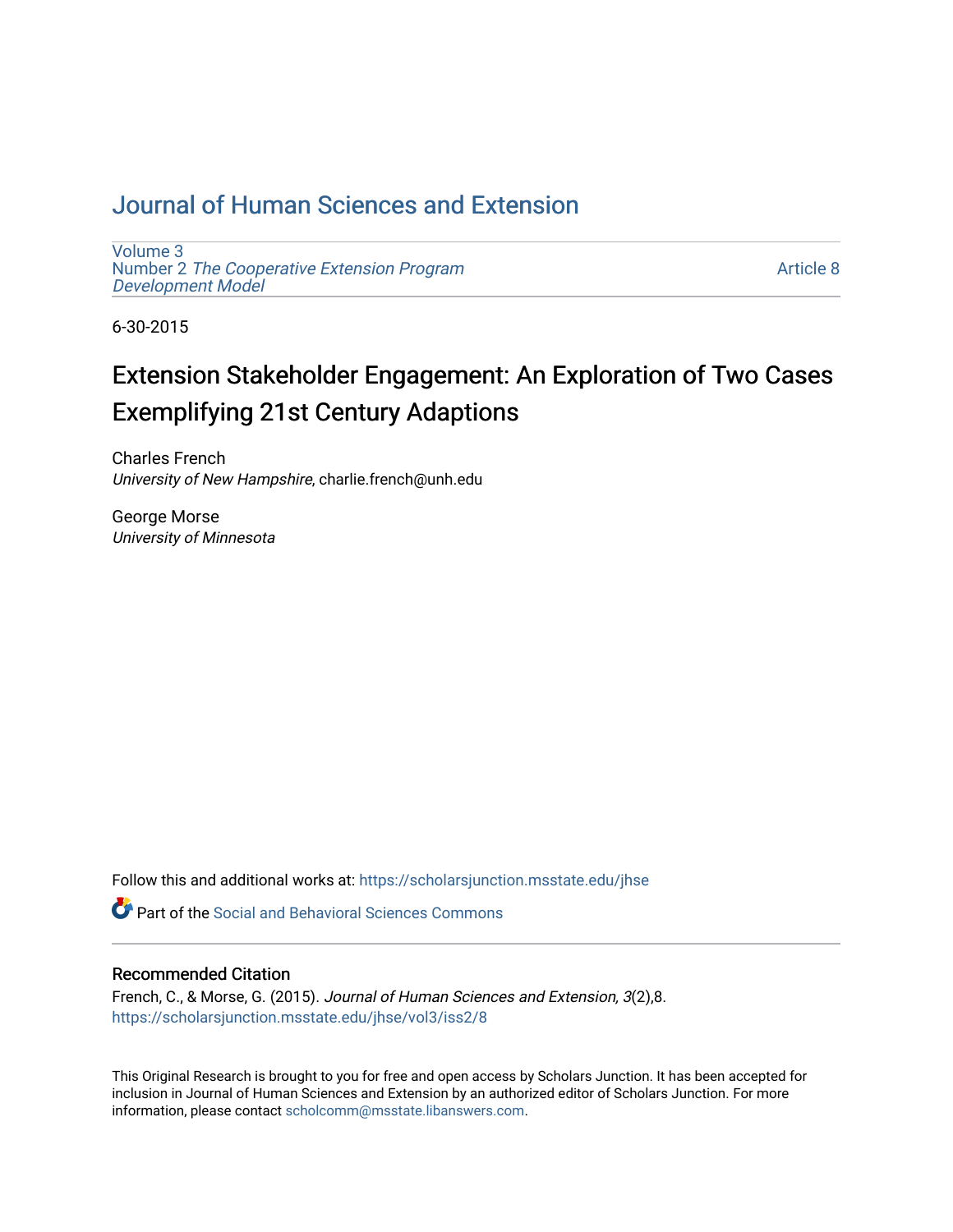# **Extension Stakeholder Engagement: An Exploration of Two Cases Exemplifying 21st Century Adaptions**

#### **Charles French**

*University of New Hampshire* 

#### **George Morse**

*University of Minnesota* 

*Over the past 100 years, a number of societal trends have influenced how Cooperative Extension engages public audiences in its outreach and education efforts. These trends include rapid evolution in communication technology, greater specialization of Land-Grant University faculty, and diversification of funding sources. In response, Extension organizations have adapted their engagement approach, incorporated new technologies, modified their organizational structures, and even expanded the notion of public stakeholders to include funders, program nonparticipants, and others. This article explores the implications for future Extension efforts using two case studies—one which explores how a community visioning program incorporated new ways of engaging local audiences, and another which explores how an Extension business retention program used participatory action research and educational organizing approaches to strengthen participation in a research-based program.* 

*Keywords:* Cooperative Extension, Extension, community development, stakeholder engagement, Millennials, stakeholder, participatory action research, educational organizing

Cooperative Extension (Extension) has evolved its approach to engaging the public in program development and implementation for over a century in response to an ever-changing societal context and client needs. Extension's adaptive approach has helped it garner grassroots support and demonstrate public value during much of its time (Rasmussen, 1989; Rogers, 1995). Yet, the world is in the midst of multiple transitions that impact the way stakeholders—individuals or groups affected by a particular issue, effort, or topic of focus by Extension—seek out and access education and resources.

Extension leaders broadly recognize that public engagement in program development and implementation necessitates real-time communication and information-sharing with technologysavvy audiences; collaboration across multiple sectors at the regional and multi-state level; and a deeper understanding of the needs of nontraditional audiences, such as Hispanics, Millennials,

Direct correspondence to Charles French at Charlie.French@unh.edu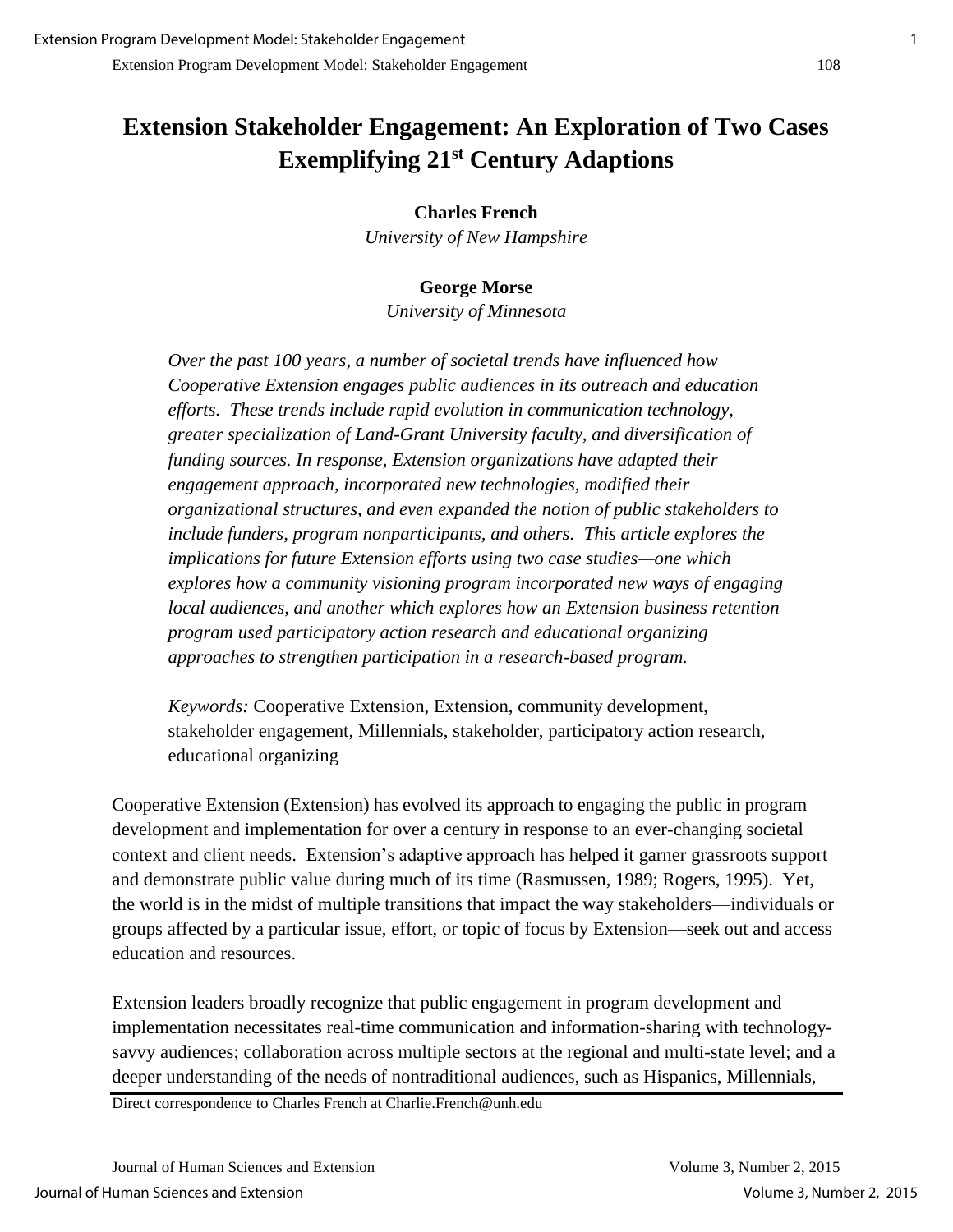and urban residents (Morse, 2009). Yet, these changes are cultural shifts that have been advocated for years and are difficult to implement (McDowell, 2001; Seevers & Graham, 2012; Seevers, Graham, Gamon, & Conklin, 1997). The challenge for Extension organizations is that they will have to continuously adapt to change to be effective at engaging diverse stakeholders.

This paper explores trends impacting the way Extension education participants seek education and information and the implications for how Extension engages its audiences. These trends are exemplified through two case studies. The first case study illustrates how Extension modified its program delivery model to adapt to changing societal trends and client needs. The second case study examines how an Extension program uses participatory action research and educational organizing to secure local engagement in a community economic development project.

#### **The Evolution of Extension's Public Engagement**

When Cooperative Extension was established by the Smith Lever Act of 1914, a Progressive Era philosophy had taken root: a philosophy that social conditions, not individualistic behaviors, lead to poverty (Green & Haines, 2012). This philosophy was based in the idea that raising peoples' standard of living required large-scale, place-based programs to lay the foundation for advancing rural America through promotion of new technologies and workforce skills. By integrating education and technical expertise, Extension provided training and technical expertise to rural Americans in agriculture and the mechanic arts (Rasmussen, 1989).

In early Extension programs, the solutions and their implementation were largely expert-driven. This raised concerns about the possibility of public stakeholders becoming dependent upon technical expertise provided by Land-Grant institutions (LGUs) (Green & Haines, 2012). By the mid-1920s, Extension began to shape a new form of audience engagement that leveraged the ideas and skills of participants by the recruiting and training of volunteers to deliver programs (Seevers & Graham, 2012). Volunteers relied on technical expertise from academic institutions, but they were part of the communities that Extension served. In this regard, Extension's train-the-trainer emphasis on engaging volunteers and developing their capacity helped alleviate concerns about creating a dependency relationship between university scientists and community members. This volunteer emphasis included the incorporation of Extension Advisory Councils, which were set up to advise county-level programming, as well as garner support for Extension (Seevers & Graham, 2012).

The New Deal programs in the 1930s posed a new wrinkle in interfacing with stakeholders. With the rollout of large-scale government programs like price supports and rural electrification, Extension was asked by the Department of Agriculture to play a role as promoter of programs, signifying a shift from its former role as an educator and capacity builder (Rasmussen, 1989). Extension no doubt helped make the New Deal programs successful, but it lost some of its ability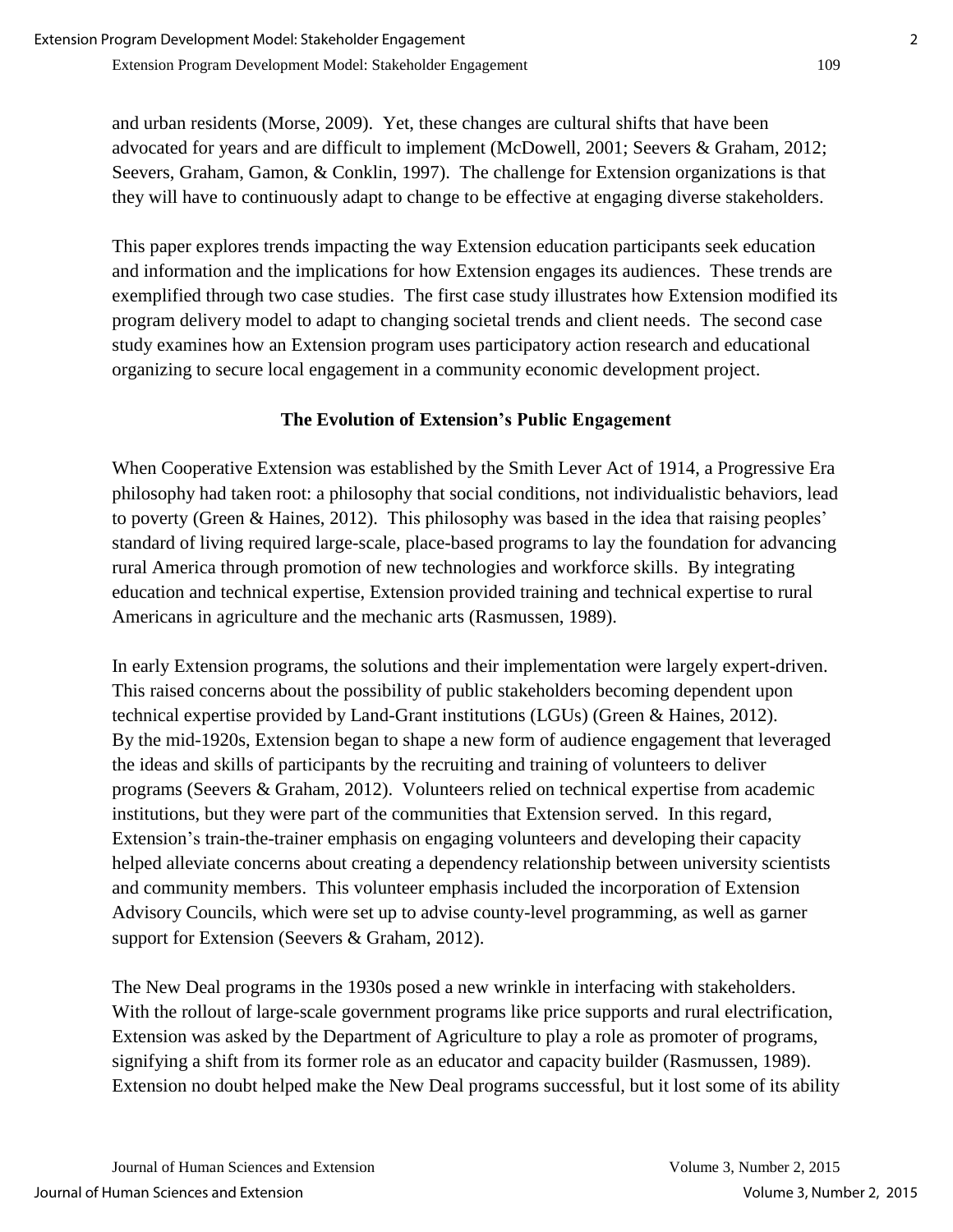to respond to client-identified needs in the process. According to National Institute of Food and Agriculture (NIFA) archives, food shortages during World War II further extended Extension's role as a promoter of programs, such as the Victory Garden movement, placing emphasis on boosting agricultural production, reducing erosion, and training farm labor (National Institute of Food and Agriculture, n.d.).

President Johnson's Great Society in the 1960s brought new winds of change, pushing Extension to engage nontraditional audiences, such as low-income households, minorities, and nonfarmrelated industry sectors like commercial fishing (Seevers & Graham, 2012). Extension expanded its focus to topics such as rural development and urban blight. The latter topic followed the implementation of urban renewal programs in America's inner cities, where Extension helped many neighborhoods address unintended consequences of urban renewal (Cunningham, 1972).

Throughout the 1970s and 1980s, Extension expanded its reach to nontraditional audiences and addressed topics such as renewable energy, workforce development, housing, and environmental change. Many of the programs established during this period sought to engage communities and groups, as opposed to individuals. For example, Extension provided training and organizational support to migrant workers who labored at farms and orchards (Seevers & Graham, 2012).

By the early 1990s, Extension had established a national reputation as a convener of dialogue and facilitator of community change, as exemplified by the emergence of community visioning programs across the country (Walzer, 1996). However, cuts to Extension budgets in the 1990s and 2000s forced Extension to focus its limited resources, and in some cases, discontinue certain programs. Resource constraints forced Extension to become more efficient at program delivery, which necessitated increased use of electronic communications and delivery of information via the World Wide Web starting in the late 1990s (Gregg, 2002).

## **Extension's Public Engagement Today**

Though Extension evolved its engagement strategies to address ever-changing audiences and societal needs, some scholars purport that Extension lost its engagement roots starting in the late 1990s. Peters (2002) notes that Extension's role shifted from that of community convener and capacity builder to research agenda promoter. This shift harkens back to Extension's early  $20<sup>th</sup>$ Century roots when it was principally a purveyor of technical expertise (Seevers & Graham, 2012). This may explain growing public sentiment throughout the 1990s that Extension was not meeting its public engagement mission (Franklin, 2009; Kelsey, 2002; Peters, 2002).

The Kellogg Commission on the Future of State and Land-Grant Universities published a 1999 report stating that Land-Grant Universities (LGUs) needed to go beyond public service and traditional outreach—including Extension—and transition to true engagement. The term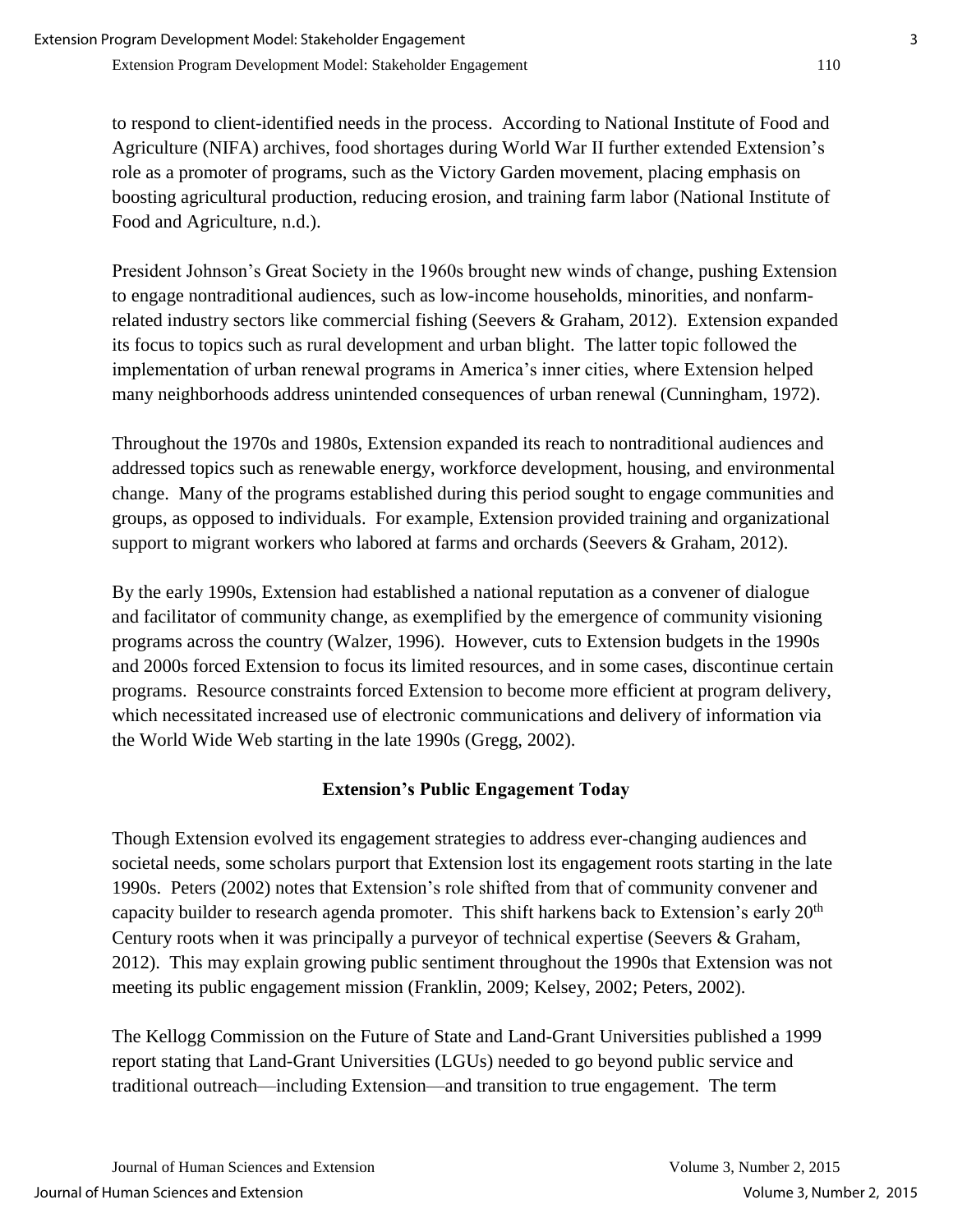*engagement* connotes a two-way relationship between institutions of higher education and community partners in a manner that builds reciprocity, fosters trust, and focuses on shared goals (Franz, 2009; French et al., 2013). A 2005 survey of LGUs found these institutions and Extension organizations have modified their missions to encompass key engagement principles put forth in the Kellogg report (Byrne, 2006). Faculty members have also incorporated broader impact goals into their research and increased partnerships with Extension on projects and proposals (Byrne, 2006).

Peters (2002) identified one form of engagement as *educational organizing* and described it as the work of developing leadership; building civic capacity; and facilitating learning through bringing people and resources together to identify, deliberate about, and act on important public issues and problems. In a second form of engaged outreach and scholarship, Greenwood, Whyte, and Harkavy (1993) described *participatory action research* as one in which "authority over and execution of research is a highly collaborative process between expert researchers and members of the organization under study" (pp. 174). Both are relevant for Extension, going back to the days of corn demonstration farm plots (Rasmussen, 1989).

The following sections identify key stakeholders of Extension programs and current trends changing the game for how Extension engages with public stakeholders.

## **The Role of Stakeholders in Extension Program Development and Delivery**

The term *stakeholders* is often used to refer only to participants who are in the target of the educational activities. Mayeske (1994), as cited in Seevers and Graham (2012), defined stakeholders more broadly as:

people who have a vested interest in the program. They can include many individuals: people who participate in the program, Extension personnel, Extension organizational leaders, community leaders, individuals and/or organizations providing funding or other resources to the program, other community professionals who co-sponsor a program, potential participants in a program, legislators and others. (p. 105)

While this definition is broader than merely program participants, it understates the complexity of the term. For example, it omits the following groups: national Extension colleagues, nonprofit interest groups that provide a range of services, government and private funders that support the development and implementation of Extension programs, related industries or groups that interact with the target audience, academic researchers on the issues being considered, and evaluation specialists and researchers who may or may not have Extension appointments. Each of the groups identified above is key to the successful development and/or delivery of Extension programs. The following section outlines key roles that each plays in Extension.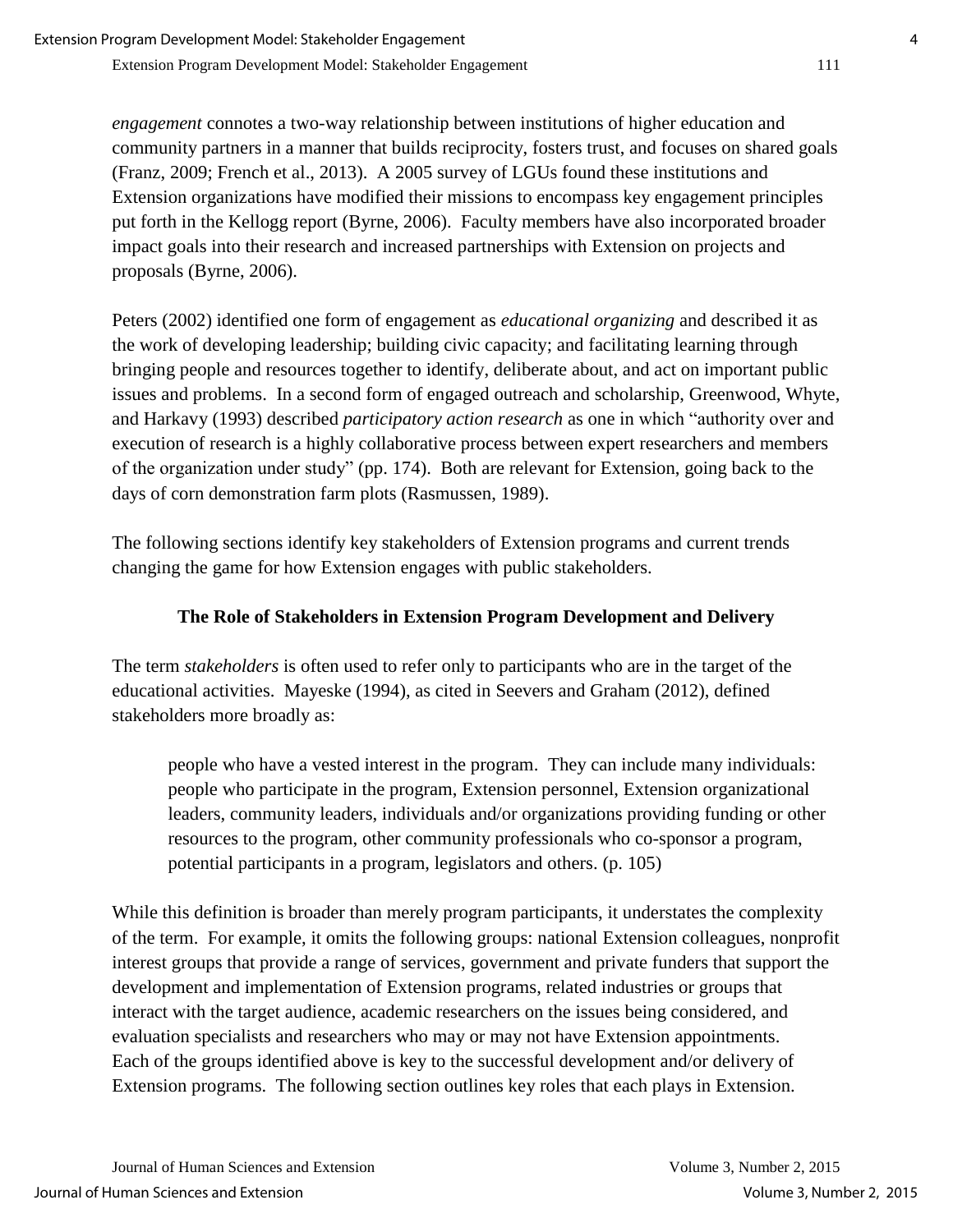**Extension professional associations and networks** are critical Extension stakeholders (Jackson et al., 2004; Singletary et al., 2007). They enable the sharing of program materials to address local needs without each institution having to *reinvent the wheel*. Examples of these benefits are the Master Gardener program initiated by Washington State University, now implemented in all 50 states (Langellotto, Moen, Straub, & Dorn, 2015), and the Business Retention and Expansion (BR&E) program started at The Ohio State University, now spread throughout the U.S. and the world (Boyles, 2014).

**Nonprofit interest groups** offer education and political lobbying. In fact, countless international and national groups, as well as state organizations, offer educational programs similar to Extension. Hence, they can either be seen as collaborators or competitors. Developing working relationships with these groups, while maintaining an educational perspective, takes a lot of relationship building and mutual learning. Yet, once partnerships are forged, nonprofit groups can help promote, fund, and even deliver Extension programs (Tuck, Darger, & Ahmed, 2012a).

**Stakeholders-as-funders** are a key source of Extension funding as public resources for Extension decline. In fact, the federal funding for Extension fell from 40% in 1972 to 17% in 2006 (Joint Task Force, 2006). Meanwhile, Extension income from grants and fees grew from 2% in 1972 to 21% in 2003 (Morse, 2009). With declining budgets, states have explored a variety of funding options, such as shifting to a cost recovery model. This requires Extension staff to become familiar with stakeholders-as-funders, including state and federal agencies, small and large foundations, or corporations, such as seed companies, that provide research dollars and resources for agricultural trials (Umali-Deininger, 1997). This necessitates Extension engaging with new potential funding partners, such as private businesses, as well as direct support from program participants (Pike, 2012; Tuck et al., 2012a).

**Academic department researchers** are essential in solid outreach programs. Research and scholarship is essential in order to provide useful and effective information in a technical transfer approach, as well as to discover and use effective educational organizing and participatory action research (Gagnon, Franz, Garst, & Bumpus, 2015). When it is working at its best, Extension also influences research agendas by providing feedback on how well the work of researchers addresses real-world needs (McDowell, 2001). This will require Extension program teams to engage researchers as key program stakeholders.

**Evaluation specialists and researchers** are key to improving the quality of formative evaluations, summative evaluations, and impact reporting by Extension programs. Extension evaluation specialists also enhance the public value of programs by helping Extension professionals identify and measure the impacts of programs on nonparticipants (Franz, 2011; Kalambokidis, 2004). While many states have a paucity of evaluation specialists, this may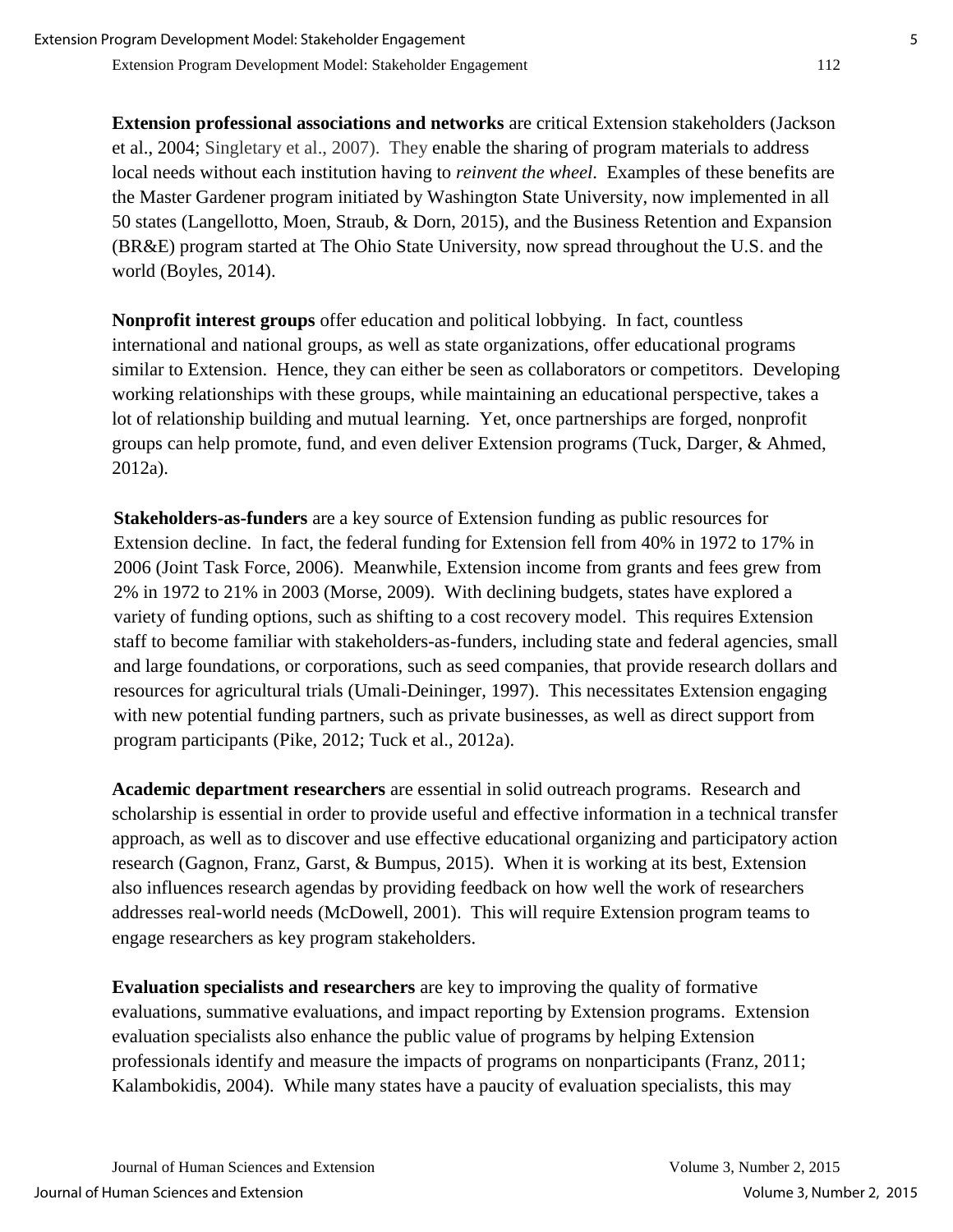change as pressure mounts for evidence-based programming (Thomas & Pring, 2004; Workman & Scheer, 2012).

**Political constituents** are also key stakeholders, since taxpayers provide most of Extension's base funding, although they may not participate directly in Extension programs. While Extension personnel have learned how to sell their programs to participants, it is not as easy to garner support from nonparticipants. Thus, a great deal of attention is being placed on helping Extension professionals communicate the public value of Extension projects and programs to nonparticipants (Franz, 2011; Franz, Arnold & Baughman, 2014; Haskell & Morse, 2015a, 2015b; Kalambokidis, 2004, 2011).

#### **Trends Impacting Audience Engagement and Implications**

The above section focuses mainly on stakeholders that support Extension program development and implementation but are not direct educational program participants. This section explores the trends that impact stakeholders who are clients, or the target audience, of Extension programs. The list of Extension program participants is vast, as Extension is geographically diverse and addresses many different issues. These trends include rapidly changing demographics, emergence of new communications technologies, regionalized and specialized Extension organizational structures, and economic globalization. The following are key trends and how they are impacting Extension audience engagement.

#### **Evolution of Communication Technology**

People, particularly young people, access and share information much differently today than in 1914, let alone 1970. The use of social media, the emergence of real-time information gathering via the web, and the concept of digital classrooms have altered the way many stakeholders engage with people in the workplace, in their communities, and among social circles (Gilbert, 2011). In fact, research suggests that Millennials—individuals born between 1980 and 2000 respond to engagement approaches that utilize technology to enable multitasking, instant feedback, and collaboration with people in other locations (Shaw & Fairhurst, 2008). For instance, Extension professionals have adapted to new communication modes, as exemplified by a 4-H program that uses a digital classroom to connect 4-H clubs (West, Fuhrman, Morgan, & Duncan, 2012). But, not all Extension professionals have embraced technology to engage with tech-savvy individuals and need training to do so (Porr et al., 2014). This implies the need to invest in additional professional development in new communication technologies and distance education methods.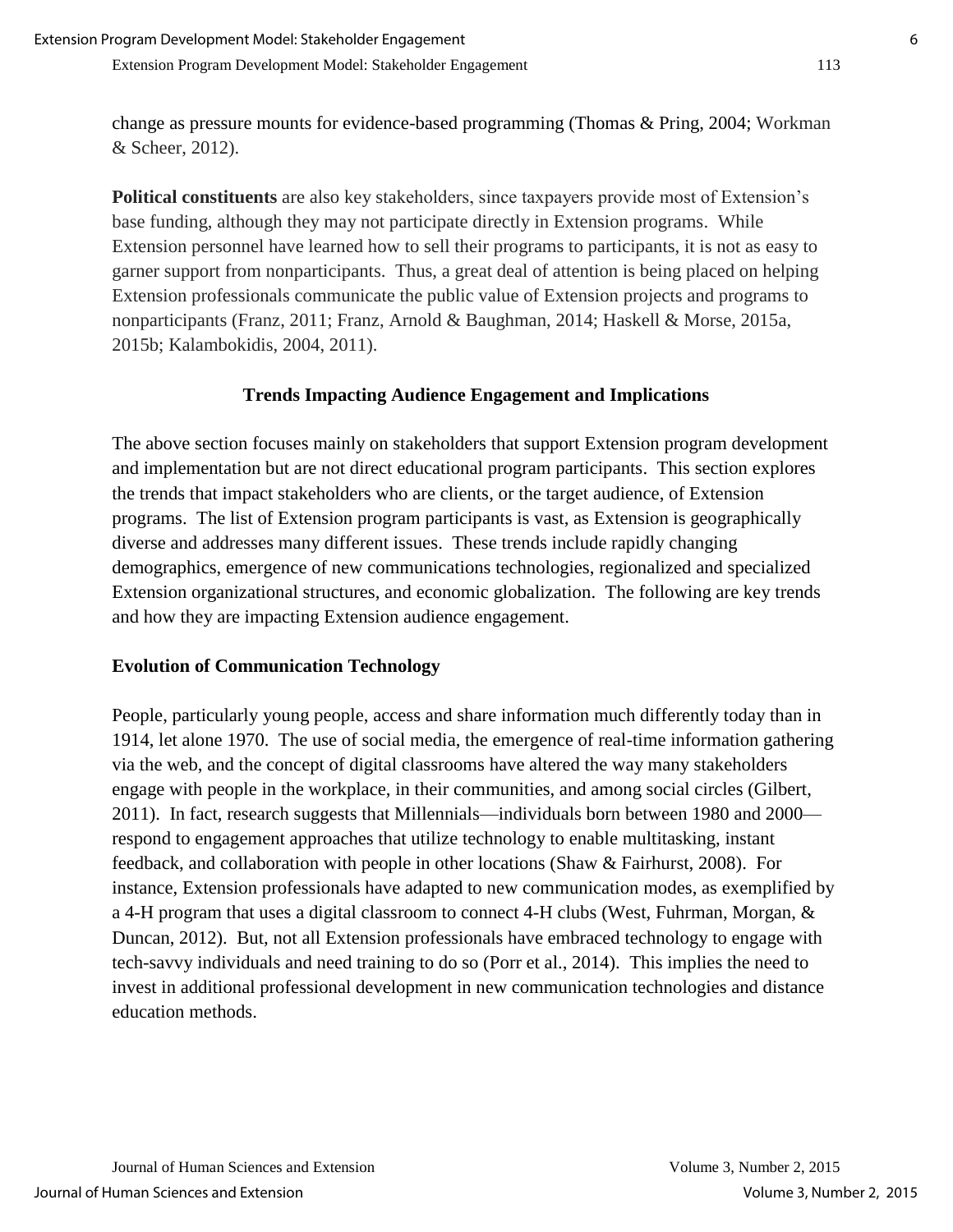Extension Program Development Model: Stakeholder Engagement 114

#### **Rising Audience Educational Levels**

Extension audiences are more educated than they were fifty years ago. For example, only 4% of farmers had college degrees in 1964, compared to 25% in 2006 (Ahearn & Parker, 2009). In 2010, 45% of farm managers had some college, marking an increase from decades ago (Hertz, 2011). Extension participants also have a greater range of educational achievements, including PhDs. Engaging these educationally diverse audiences requires additional professional development in an Extension professional's area of expertise so they can stay current with stakeholders' informational needs (Morse, 2009). As suggested by Gagnon et al. (2015), earning credibility with this diverse set of audiences increases the need for Extension professionals to have evidence-based programs that can deliver high quality results with strong implementation research on how best to do this.

#### **Globally Integrated Rural Economies**

Economic well-being for many farm families depends on what happens in the global economy and how those changes ripple out to the nonfarm sectors in their communities, not to mention the impacts of global trends on farm income. Off-farm income exceeds income from farming in rural America (Peel, Doye, & Ahearn, 2013). In fact, more farm operators and their spouses are reporting off-farm jobs as their major source of income. These nonfarm jobs are increasingly integrated into and dependent upon the global economy (Fernandez-Cornejo, 2007). Globalization is influencing the types of programs needed to continue serving participants and to secure support of other stakeholders. As Garst and McCawley (2015) note, this requires strong needs assessment efforts. This implies the need for better in-service training, as more Extension professionals are hired for their expertise in a specific area and lack adult education training.

#### **Ethnic and Racial Diversity**

The United States is rapidly becoming a *majority-minority* nation, whereby racial and/or [ethnic](http://en.wikipedia.org/wiki/Ethnic_minorities)  [minorities](http://en.wikipedia.org/wiki/Ethnic_minorities) have become the relative [majority](http://en.wikipedia.org/wiki/Majority) of the population (Jacobsen, Kent, Lee, & Mather, 2011). This might be one of the nation's greatest strengths for competing in the global economy (Kotkin, 2010). Yet, this implies that Extension faculty will need to learn how to more effectively engage audiences from diverse backgrounds.

#### **Urbanization of Extension's Audience**

Since World War II, rural areas nationally have lost around two-thirds of their population, while metropolitan areas have seen a net gain (Walzer, 2003). This demographic shift has significantly altered audience needs. As one example, Extension focused primarily on serving the agricultural community when it was formed in 1914. However, the number of rural farms has dropped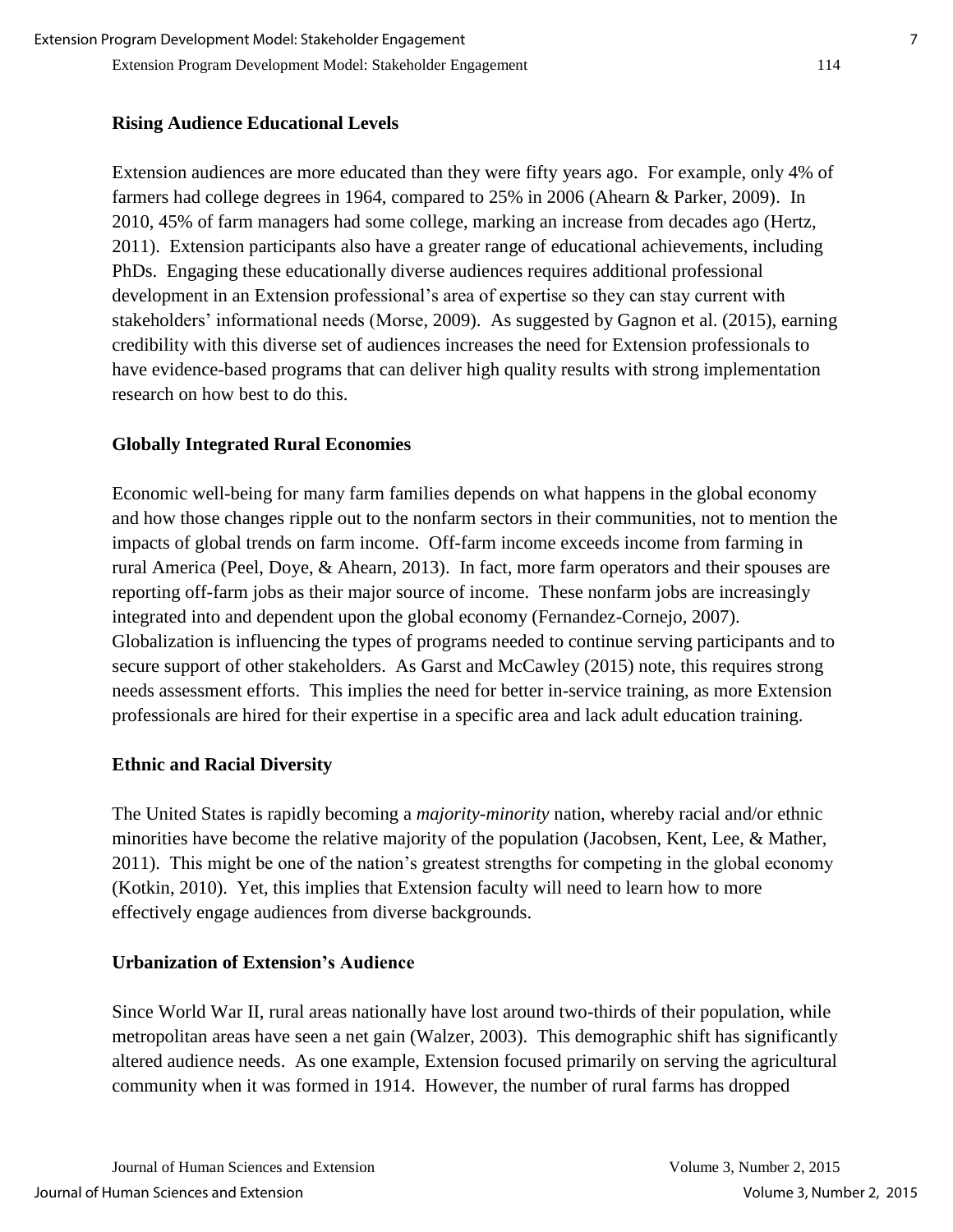roughly parallel to that of the rural population. In response, resources that were once allocated to rural farmers have been reallocated to address issues facing urban areas, such as urban blight, youth risk factors, and resource protection (Seevers & Graham, 2012). Yet, expanding programs to reach new audiences while facing financial cuts implies Extension needs to deliver programs regionally (Morse, 2011).

#### **Changes in Volunteerism and the Role of Parents**

Putnam (1995) chronicled significant changes to the way that people engage with communities. He postulated that not only are people contributing less volunteer time to community organizations, such as Parent Teachers Organizations (PTOs), but they are also less civically engaged in community life. Others, such as Ladd (1998), contested this notion, pointing out that declining volunteerism in groups like PTOs is merely a result of the fact that institutional structures have not adapted to current times. He noted that volunteers contribute in different ways than they did two or three decades ago, requiring organizations like 4-H to be more creative in how they recruit volunteers, as well as parents (Ladd, 1998). In fact, today's 4-H parents can contribute volunteer time in new and creative ways, such as virtually through the Internet, or to specific activities that involve Science, Technology, Engineering, and Math. Since volunteerism is the lifeblood of many Extension programs, Extension staff need to learn new methods of engaging all types of volunteers (West et al., 2012).

## **Changes in Extension Campus Faculty Expectations and Implications for Stakeholder Engagement**

Extension is influenced by both the demand side (what participants and funders want) and the supply side (what Extension professionals are willing and able to provide). The trends outlined above change the demand side. Extension's supply side has changed over the past 100 years due to three major factors: (1) changes in the role of state specialists in academic departments, (2) changes in scholarship expectations at all levels, and (3) regionalization and specialization of field educators (Morse, 2009).

## **Change in the Role of State Specialists in Academic Departments**

During the 1950s through the 1970s, many states added state specialists who were tenured faculty in academic departments, had joint teaching/research/Extension appointments, and worked as experts throughout the state. Often, their role was the development and testing of a program and then training of field educators to deliver the program throughout the state. Rogers (1995) describes the specialists' role as spanning the differences in the "levels of professionalism, formal education, technical expertise, and specialization" (p. 362) between the campus, field educators, and local audiences. He argued that specialists were the critical link in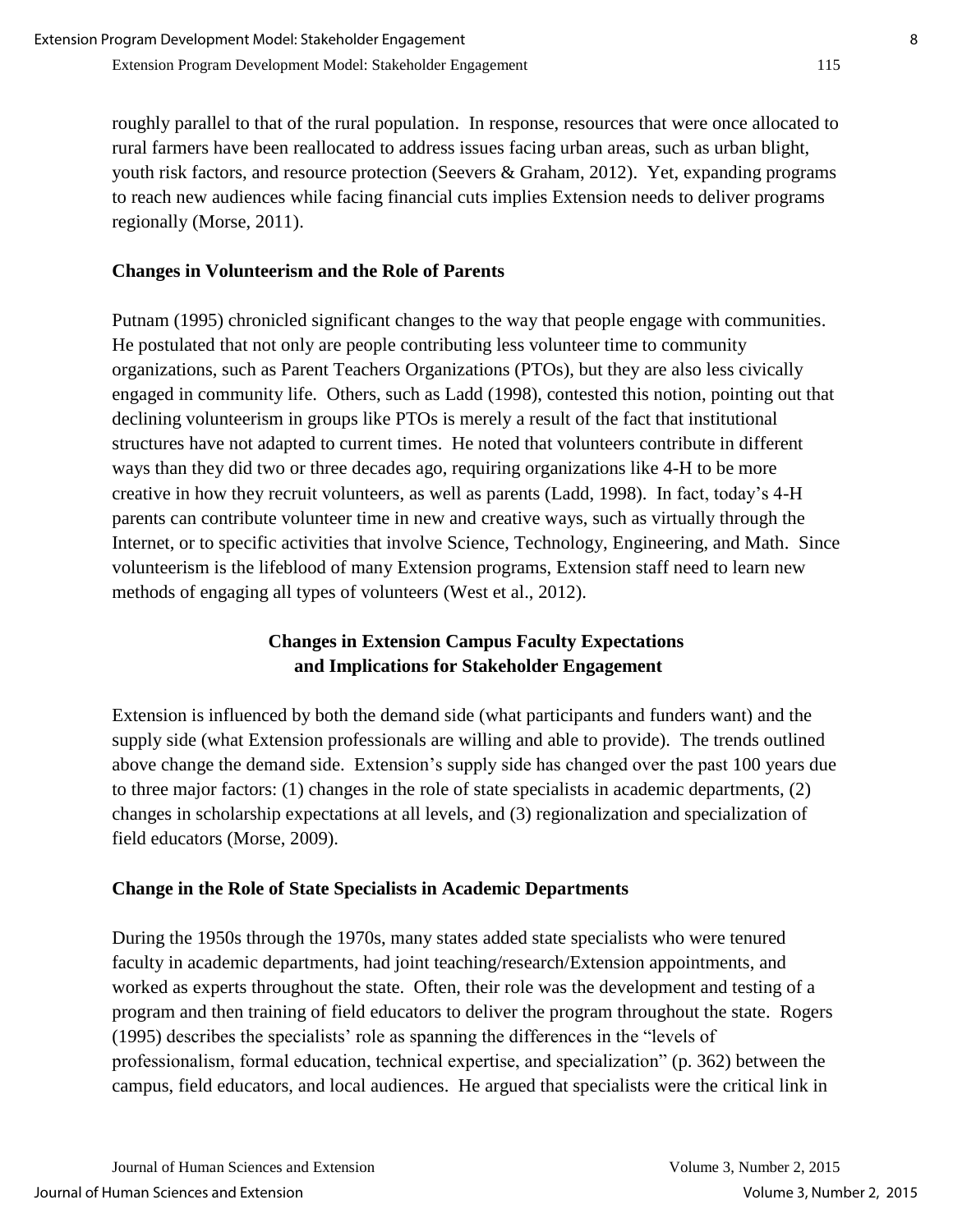helping the university be engaged and successful in outreach and described their spanner role as "… link[ing] the sources of research-based knowledge to the county Extension agents. He or she is the county agent's extension agent" (Rogers, 1995, p. 360).

Rogers (1995) claimed that specialist spanners had typically served as county Extension agents prior to their state specialist role. That was true in the 1950s-60s and is still largely true for youth programming (Culp, McKee & Nestor, 2005), but it is no longer the case for other Extension program areas. For example, the majority of community economics state specialists in academic departments have PhDs and little to no experience as county Extension professionals. In fact, since the mid-1970s, most Extension specialists hired into academic departments have faced the same promotion and tenure expectations as other academic faculty. This requires that they specialize. The result is that the state specialist *spanner* role of connecting county and campus cultures has been greatly diminished in most states (Morse, 2009). However, several states are trying to replace the lost state specialist *spanners* with field specialists, as has happened in community development in Minnesota, Iowa, South Dakota, New Hampshire, Pennsylvania, and Ohio (Morse, 2009).

Does this shift to field specialists increase the opportunities for engagement with stakeholders? While research on this question is in its initial stages, there is some indication that it does. Ahmed and Morse (2010) found that the Minnesota educators who moved from a county delivery model to a regional one reported they had more opportunities to learn about their target audiences (62% more), adjust to their target audience needs (56% more), integrate audience feedback (47% more), focus on their program's target audience (69% more), and earn respect from audiences (54% more). All of these signal stronger engagement. Yet, only 39% felt they had closer relationships with their audiences than in the counties, possibly reflecting the change from close neighbors to a more professional relationship (Ahmed & Morse, 2010).

These initial results imply that regionalization and specialization encourage, not discourage, stronger relationships with participants, but much more research is needed on this question.

## **Scholarship Expectations for Extension Educators**

Extension educators are also increasingly expected to be active participants in both the scholarship of teaching and the scholarship of discovery (Boyer, 1990; McGrath, 2006; Morse, 2009; Olson, Skuza, & Blinn, 2007; Vlosky, & Dunn, 2009). While this is partly driven by promotion and tenure expectations, the primary reason is to improve the quality of programs and document their private and public value (Franz, 2009, 2011; Franz et al., 2014; Kalambokidis, 2004).

Clearly, one of the key reasons for low levels of scholarship by Extension staff is that those with the most successful programs often have little time for scholarship. Yet, if good scholarship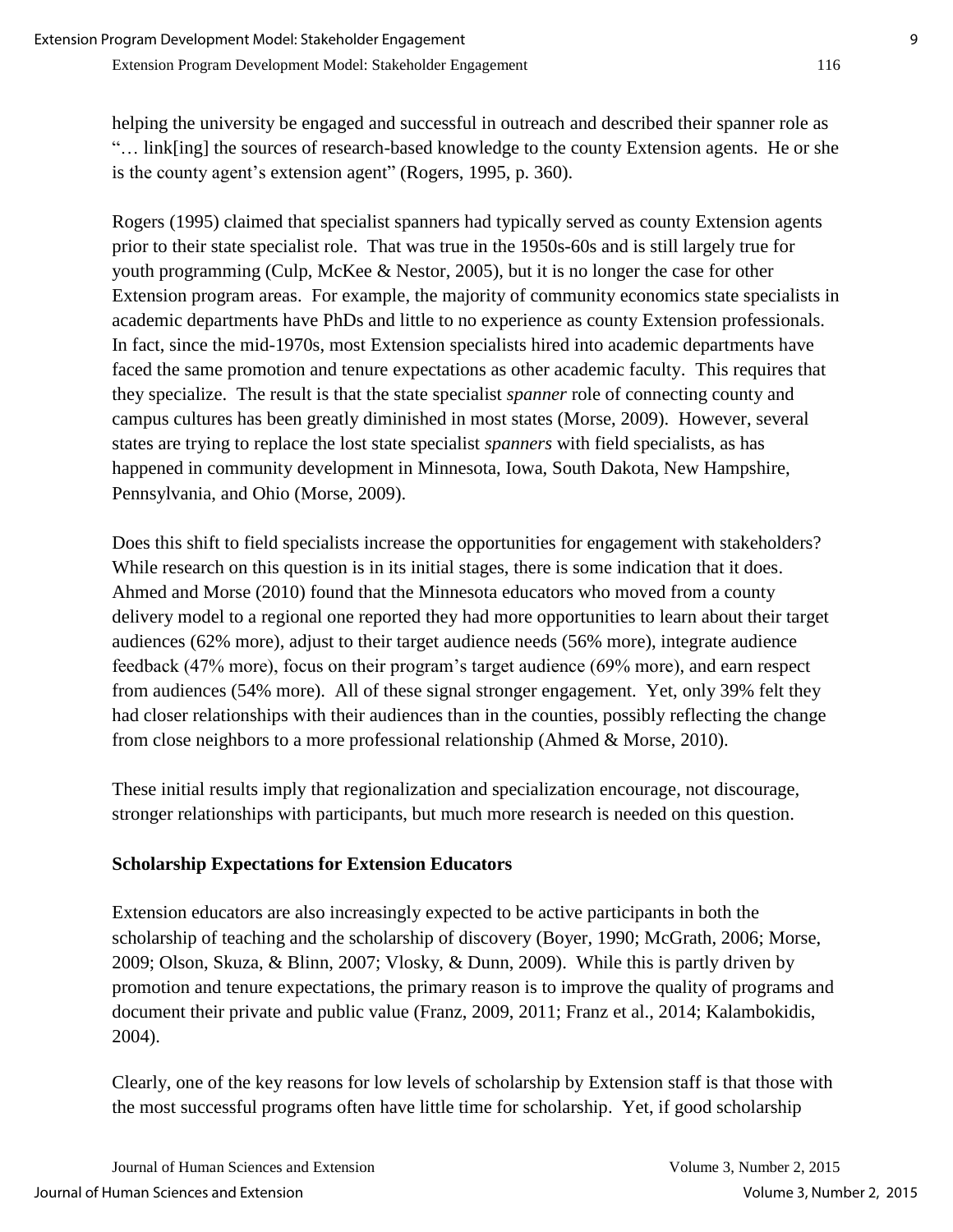leads to stronger programming, this benefits both program participants and all other stakeholders, resulting in stronger attendance and stronger financial support. This implies that strong stakeholder involvement depends on strong evaluation and scholarship.

#### **Regionalization and Specialization of Field Staff**

To sustain strong participation in programs and the support of other stakeholders, it will be necessary to develop and deliver strong programs and to articulate both their private and public value. This requires understanding and using the needs assessment, program development, and evaluation methods reviewed in the early chapters in this issue (Franz, Garst, & Gagnon, 2015; Gagnon et al., 2015; Garst & McCawley, 2015).

Yet, Seevers and Graham (2012) point out that "Traditionally, the county has been the center for educational programming efforts…" (p. 47). Is it possible for county-based programming to make these investments? A number of states have decided it is necessary to have greater specialization and regional delivery to make these program investments. States that have adopted both a regional system and field specialists on a broad scale are Minnesota (Morse, 2009), Iowa (Clause, Koundinya, Glenn, & Payne, 2012), South Dakota (SDSU Extension, 2011), New Hampshire (Pike, 2012), and Pennsylvania (Penn State Extension, 2011). Ohio has also adopted this approach for its community development work (Bowen-Ellzey, Romich, Civittolo, & Davis, 2013; Kremer, 2012).

Many of the new field specialists are being hired with M.S. degrees in their field of specialization and have little or no training in adult education, participatory action research, engaged scholarship, needs assessment, program development, and evaluation methods (Morse, 2009). Most state specialists in academic departments also have no formal training in these topics. This implies the need for more intensive in-service training for both groups because stakeholder involvement depends on quality programming.

Considering the changing needs of Extension stakeholders, as well the changing expectations for Extension professionals, the following case studies illustrate how Extension has effectively engaged with diverse stakeholders. The first case illustrates how Extension modified its program delivery model to meet the changing needs of diverse community stakeholders undergoing an Extension-led community visioning process. The second case illustrates how Minnesota Extension's regional delivery system enabled field staff to engage different stakeholders involved in a business retention and expansion program.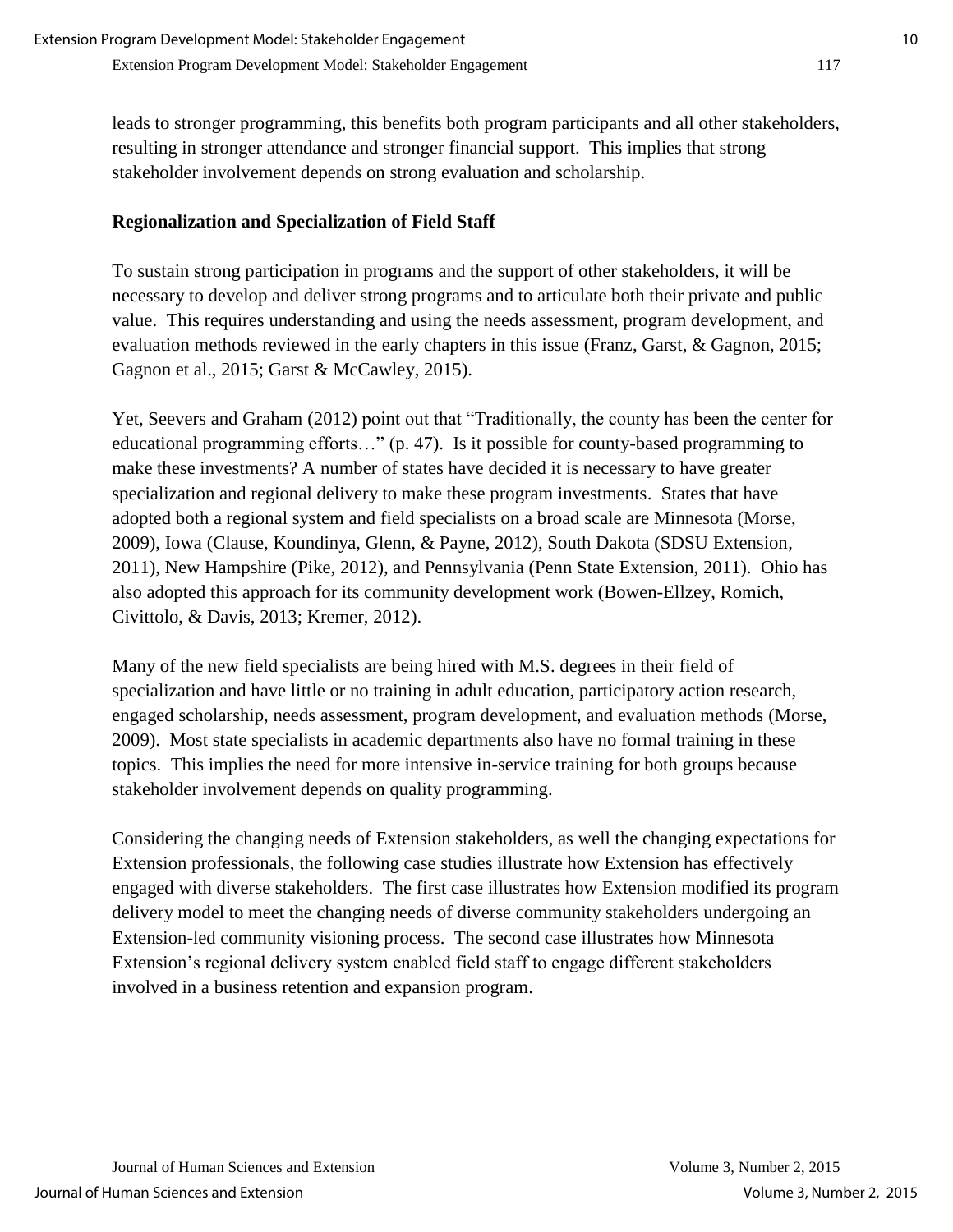## **New Hampshire's Community Profiles Visioning Program**

The following case study uses a qualitative approach to examine how the University of New Hampshire Cooperative Extension (UNHCE) adapted its approach to engaging stakeholders in a community visioning program established over twenty-five years ago that continues today.

# **Description of Community Profiles Visioning**

Through the Community Profiles program, UNHCE has helped 71 New Hampshire cities and towns—about one-third of the state's municipalities—to develop a vision for their future and has mobilized local residents to act upon that vision. The Community Profiles process allows community residents to take stock of current conditions, articulate goals for the future, and develop an action plan for achieving that vision (French & Lord-Fonseca, 2008).

The Community Profiles program was conceived by a consortium of organizations in the Northeast in the late 1980s to help communities engage the public in crafting a community vision and succeed in moving them from vision to action. Mobilizing action around a common vision has been a challenge for communities that rely mainly on volunteers.

The program included an intensive, six-month planning process led by a local steering committee to organize the Community Profile, something with which local boards and committees were familiar. The visioning forum itself typically began with a Friday evening potluck dinner and continued through Saturday. It was not unusual to attract 10% of a town's population to the forum, and in some cases, over a quarter of the population. Residents of New Hampshire towns were accustomed to coming together to talk about important issues. The Town Meeting had long been the primary mode of governance in New Hampshire towns where important issues were discussed, town warrant articles were voted upon, and local residents weighed in on matters of local import. This culture helped the Community Profile process take root in nearly one-third of New Hampshire towns, as it aligned with the way New Hampshire communities did business.

However, in 1995, the state Senate passed a bill—dubbed as SB2 for Senate Bill 2—that enabled towns to adopt a process whereby warrant articles are given their final vote by official ballot or referendum. In the subsequent decade, dozens of towns in New Hampshire converted to SB2. Today, close to 70 towns have adopted the ballot process over the Town Meeting. While some lamented the loss of the Town Meeting—the one annual opportunity for people come together with fellow residents to talk about important issues—a wave of towns converted to the ballot.

Not unrelated to the loss of Town Meetings was waning interest in the Community Profiles process post-2000. Communities simply lost the habit of coming together to discuss issues, and it became harder to recruit people to serve on local Community Profile steering committees.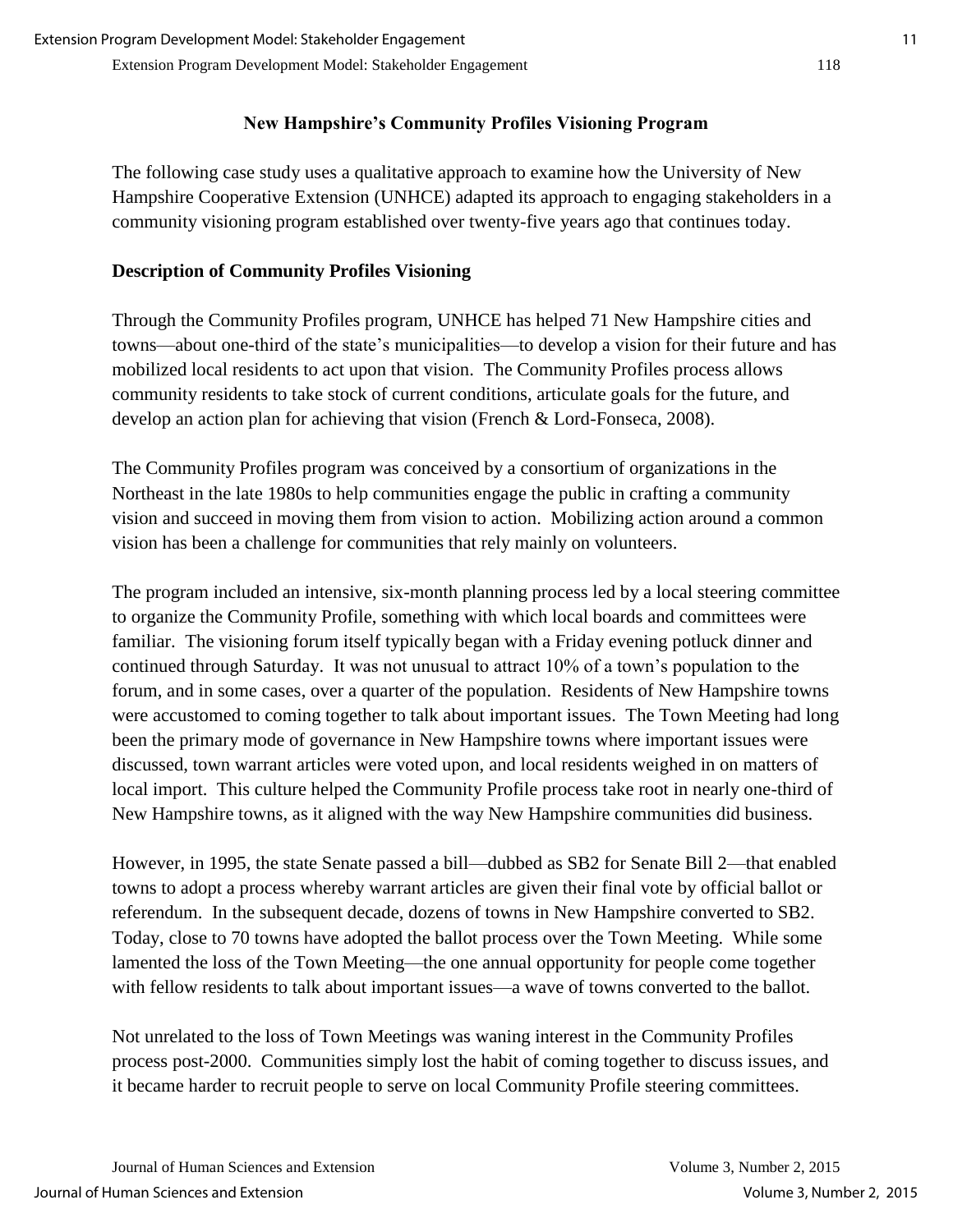Rather than discontinue the program, UNHCE evaluated what was working and not working for community program participants. The goal of the process is to get people of all ages, abilities, and interests involved and sharing a voice so they can have a say in community matters. However, one issue uncovered through the evaluation was that the older generation in communities was no longer serving on local boards and committees. Yet, the younger generation of adults was not stepping in to take their place. For many young adults, the Community Profile process felt antiquated (French & Lord-Fonseca, 2008). Youth were also not feeling engaged in the program. The process was intimidating and the timing of the program activities conflicted with sports and homework. In fact, parents were limiting their involvement for many of the same reasons.

Thus, Extension was challenged to reimagine the process, with the desired end goal of mobilizing community members to take part in positive, grassroots action. With help from former Community Profile participants and Extension professionals, the process was updated. The following key changes were made to the program to adapt to the times, noting the specific societal trends that drove the changes.

## **Rapidly Evolving Communication Technology**

Given that the way in which people in communities communicate with each other was rapidly changing—particularly for millennial audiences—Extension recognized that Extension professionals, as well as members of the Community Profile steering committee, required training. As a result, Extension professionals committed to learning how to effectively use social media to engage audiences. They, in turn, taught steering committee members how to more effectively use social media to market the Community Profile visioning forum event to new audiences, such as tech-savvy Millennials.

New participant engagement techniques were also incorporated into the process to solicit input, such as gathering feedback from participants who did not attend the forum. Examples include *sticky note flash mobs*, which collect input on how people feel about a particular space using sticky notes posted on a façade, and the *We Table*, which allows people to identify special places on a digital map projected for everyone in the community to see.

## **Changing Demographics**

A major problem facing rural New Hampshire is the out-migration of young people after high school. To address this issue, Extension facilitated steering committee members through a process to identify ways to address the outmigration trend. This led to a separate youth visioning process conducted in cooperation with local schools to occur prior to the Community Profile visioning forum. This separate process, which now utilizes new technologies such as real-time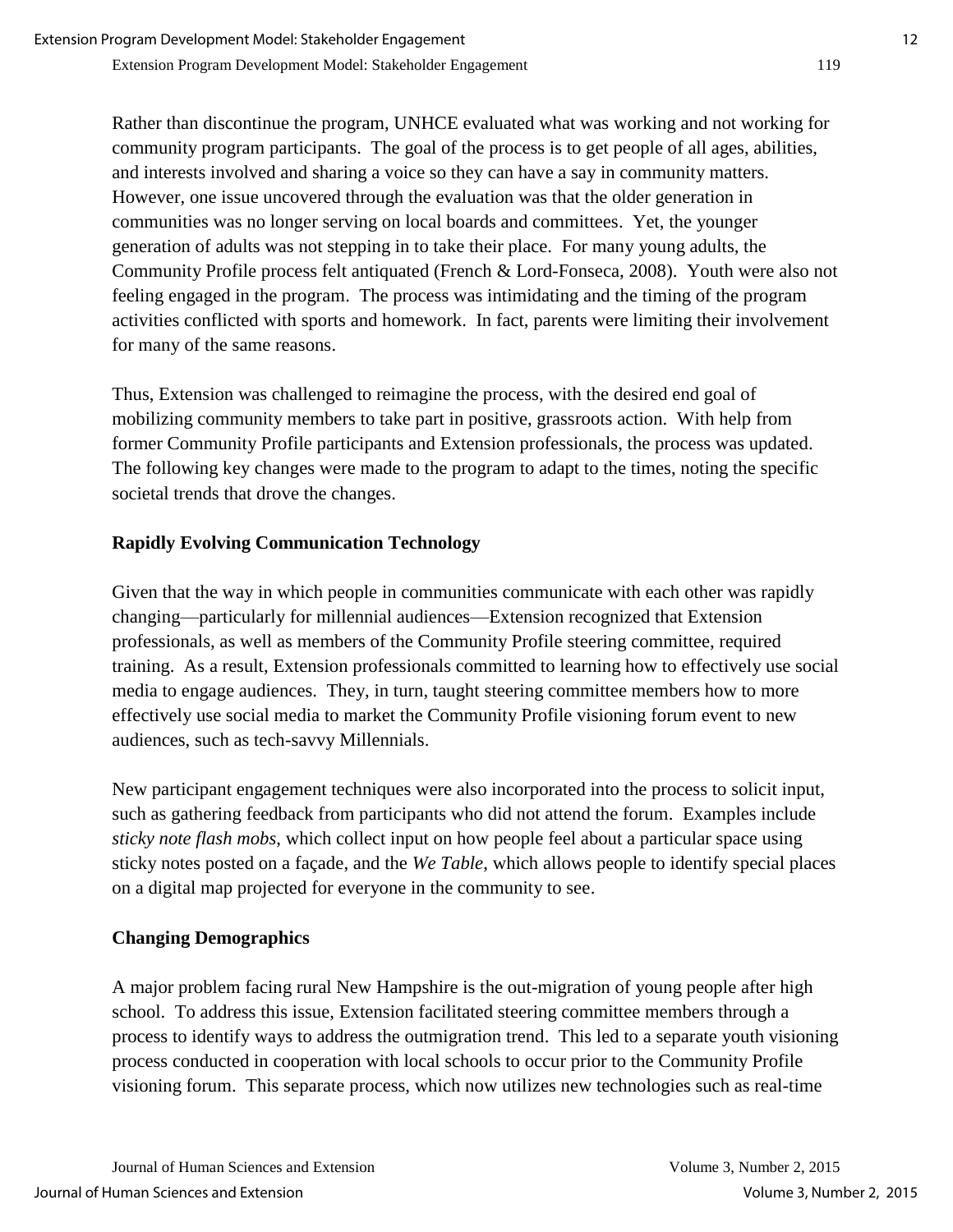mapping to enable youth to identify community assets that they care about, garnered youth participation and gave them a chance to present their hopes and dreams to the community to set the stage for the Community Profile public forum. Though no empirical data supports that this process has helped to reverse the outmigration trend, anecdotal evidence from youth participants suggests it would influence their decision to stay in the community (French & Lord-Fonseca, 2008).

# **Increasing Diversity**

Diversity in the context of public engagement means more than just racial and ethnic diversity. It also connotes diversity in socioeconomic class, occupation, age, gender, level of participation in community affairs, and interests. Two decades of experience conducting Community Profiles in over 70 communities led Extension to realize that steering committees were *not* as diverse as they should be. This resulted in a diminished ability to engage diverse segments of the community to help plan and/or participate in the visioning process. To address this concern, Extension implemented a new training segment for steering committee members aimed at helping them identify potential new members not typically engaged in community affairs. They also learned how to reach out to under-represented segments of the community to participate in the process, such as minorities, low-income residents, senior citizens, single mothers, youth, etc.

## **Urbanization**

Although New Hampshire's largest city has fewer than 100,000 residents, the state saw doubledigit growth rates per decade from 1950 to 2000. As suburban towns grew in population and development, they faced many of the same challenges as urban communities: overcrowded schools, increased crime, and loss of sense of neighborhood unity. Given Extension's limited success conducting the Community Profiles process in several of the state's larger communities, the program organizers piloted a new, neighborhood-centric approach in the state's largest city, Manchester. Four separate neighborhood forums were held, based on how local residents collectively defined their neighborhood boundaries. This garnered greater local buy-in and provided a sense of local control by decision makers in neighborhood wards. The framing of the process, which had previously focused on the elements of a vibrant community, was adapted to be more reflective of an urban setting. These changes resulted in a greater relative participation by residents in the process than in other urbanized communities.

In summary, the Community Profiles visioning process was modified to adapt to changing trends and community needs. Extension embraced the use of communications technologies to better reach community stakeholders, and it focused more energy on engaging young people, as well as other typically underrepresented audiences. While resources have not allowed the type of evaluations to tell if these strategies have rippled out to have longer-term impacts on the way that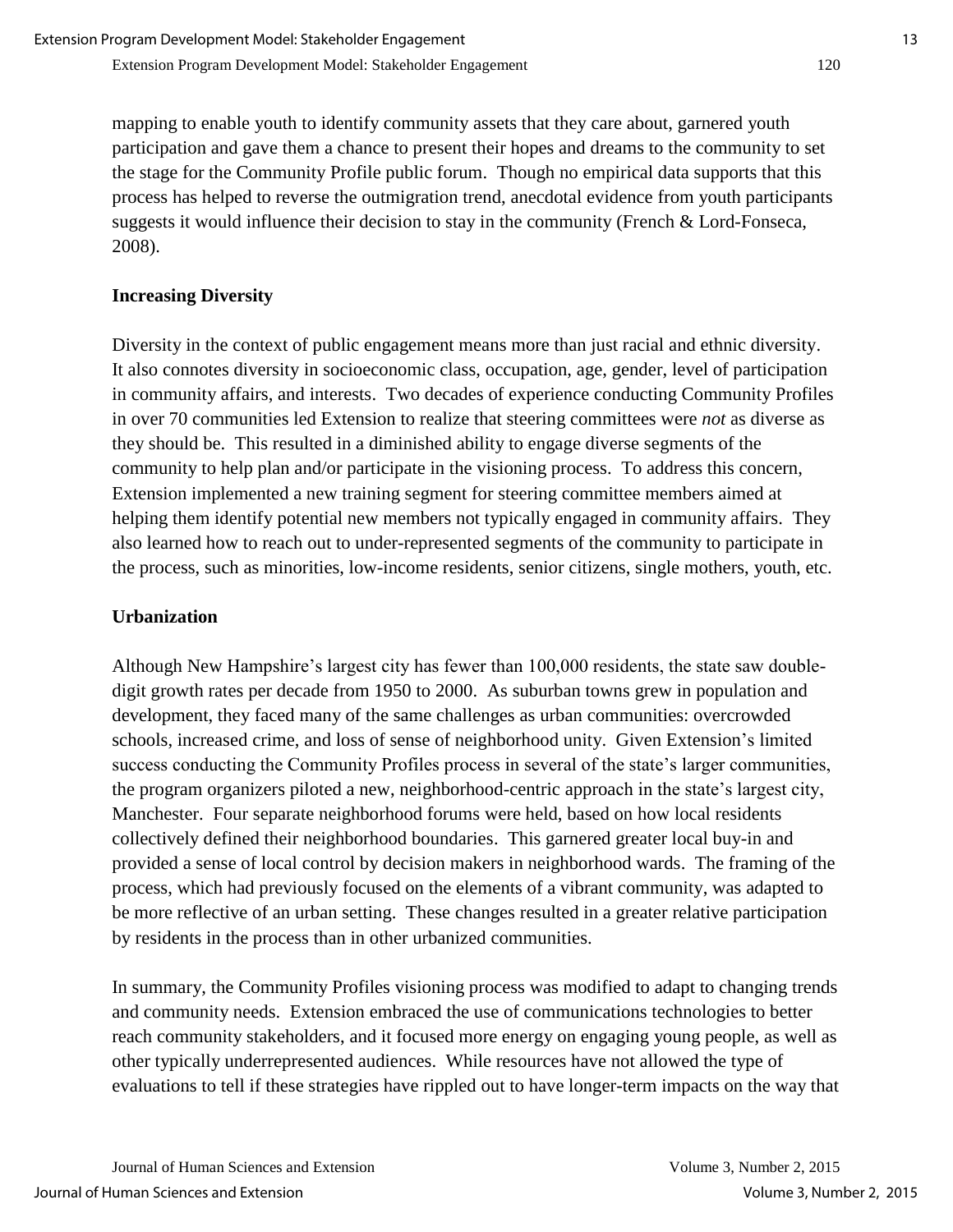communities engage with local residents, the modifications that were made in the last five years certainly have impacted the diversity of Community Profile steering committee members, as well as participants.

## **Minnesota's Community-Driven Business Retention and Expansion Program**

The previous case study explored how Extension specialists adapted a program to address changing audience needs, considering current trends impacting engagement. The following case study focuses on how the diversity of stakeholders, both those in the community and those who provide additional financial and technical support, are engaged.

The Minnesota Community-Driven Business Retention and Expansion Program (or simply BR&E) helps existing community businesses survive and thrive. The program's short-term goals are to demonstrate to local businesses that the community cares about their success and is willing to help solve local problems, such as navigating local and state regulations and improving local services. The long-term goals of the program are to build leaders' capacity to respond quickly to major economic development opportunities or challenges, help firms become more competitive in a global economy, and help communities to develop and implement strategic plans (Loveridge & Morse, 1997; Morse, 1990; University of Minnesota Extension, 2015).

Implementing BR&E is a three-step process: (1) application of research with local firms by local leaders, (2) prioritization of immediate and long-term reactions to the results after review of the data collected of local businesses, and (3) implementation of the plans by local leaders with assistance from state agencies as summarized in Figure 1 (Darger, 2014).

## **Stakeholder Involvement**

Stakeholder involvement in the BR&E program is based on the practices of educational organizing (Peters, 2002) and participatory action research (Greenwood et al., 1993). To explore the stakeholder involvement in the BR&E program, we will describe the experiences from the Menahga, Minnesota, program, which started in 2011 and continues today. Menahga is a city of 1,306 people in predominantly rural, north-central Minnesota.

Before the program starts, it is the community's responsibility to secure funds to implement the program. In Menahga, the Initiatives Foundation provided a grant to help the city cover the university fee for the BR&E program. If Michael Darger, the state specialist, and Adeel Ahmed, the regional educator, specializing in community economics, had not developed connections with the Initiative Fund earlier, this might not have happened.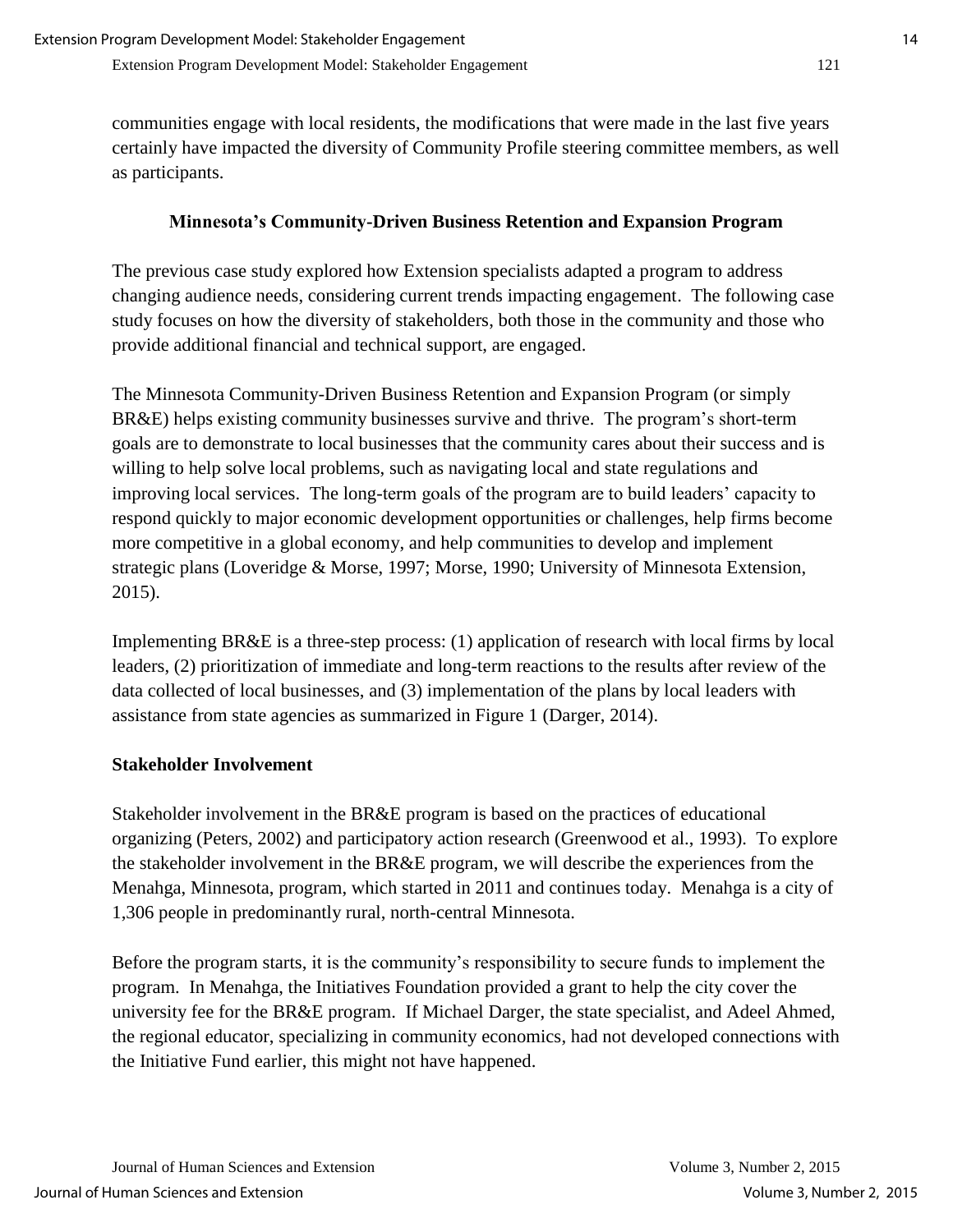



#### **Step 1 – Research to Better Understand Business Needs, Opportunities, and Challenges**

The key participants in the program include local leaders. Having leaders from the business community, local government, public schools, community colleges, and nonprofits is important to the program's success. Minnesota Extension asks communities to demonstrate that they have a team of these leaders recruited prior to agreeing to work with them. To ensure that the local team understands the program and how it fits their needs, Extension provides a half-day overview for interested communities.

In step one, the Leadership Team in Menahga formed with six local leaders: the Mayor, City Administrator, two City Councilors, and two members of the Civic and Commerce Association. This group recruited 11 other local citizens to participate on a Task Force, including representatives from the city, public schools, and local nonprofit economic development groups. While Ahmed advised the Task Force on types of businesses to visit as part of the program, it was a group decision.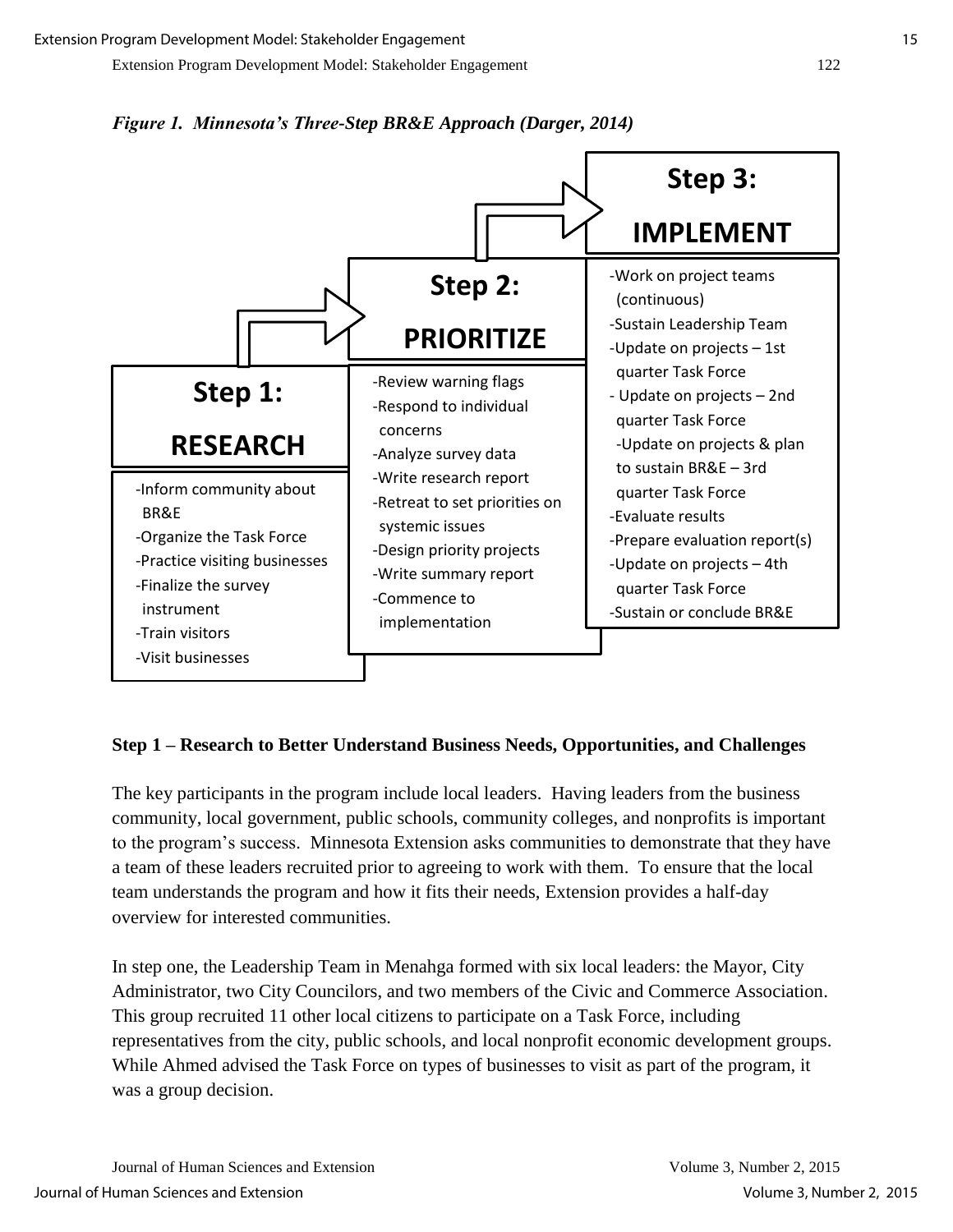A key practice in the BR&E is for community leaders to participate in surveys of local businesses. The Task Force also recruited 17 *visitors* to help with business visits and surveys. Eight of these 17 people were local business owners. This volunteer-driven effort not only reduces program costs, but also demonstrates to businesses that community leaders care about local businesses. The discussion between business and public sector leaders helps build trust and sets the stage for them to work together on future economic development issues.

Thirty-seven community leaders visited fifty-three firms. A key visitor role was to flag urgent concerns that a particular business had. While this step involved both educational organizing and participatory action research, most local participants simply saw it as an action program.

## **Step 2 – Prioritize the Projects and Actions on Which to Focus**

This step engages program participants in different ways. Ahmed facilitated two meetings of the Task Force to review concerns identified by firms, called *warning flags*. These flags are issues unique to a firm and often require individual attention rather than a community-wide response. In Menahga, no warning flags needing follow-up were found (Ahmed, personal communication, March 2015). A 14-person State Research Review Panel (Menahga Task Force members, Extension specialists, and state agency partners) was convened at the University of Minnesota campus. The panel reviewed the tabulated data, conducted a SWOT (strengths, weaknesses, opportunities, threats) analysis, and suggested action steps for Menahga leaders to consider.

Using the results from the above meeting, Tuck, Darger, and Dorr (2012b) developed the 127 page Research Report for the Menahga Task Force. The Research Report included three broad strategies, outlined the economic concepts behind the strategy, reported survey data, and identified 25 specific actions for implementing the strategies. The Menahga Task Force could choose to adopt all of the strategies and related projects, modify any of the strategies, do nothing, or design entirely new strategies or projects to address issues. Using this report, Ahmed facilitated a Menahga Task Force retreat to review the research report results and select priority projects based on a set of criteria. Five of the 25 action projects were selected by the Task Force and are reported in the 18-page Summary Report (Tuck et al., 2012a).

# **Step 3 – Implement the Plan by Garnering Participation of Local Stakeholders**

Project implementation was often weak in the early programs (Morse & Ha, 1997; Morse & Lazarus, 2000). As a result, Ryan Pesch, regional Extension educator, encouraged the Menahga group to hold four quarterly implementation meetings scheduled and facilitated by Extension. In Menahga, 15 local leaders joined the implementation team and reported on their progress at these quarterly meetings. Not every team reported actions at the first meeting, but the enthusiasm generated by those who took action inspired others to do so.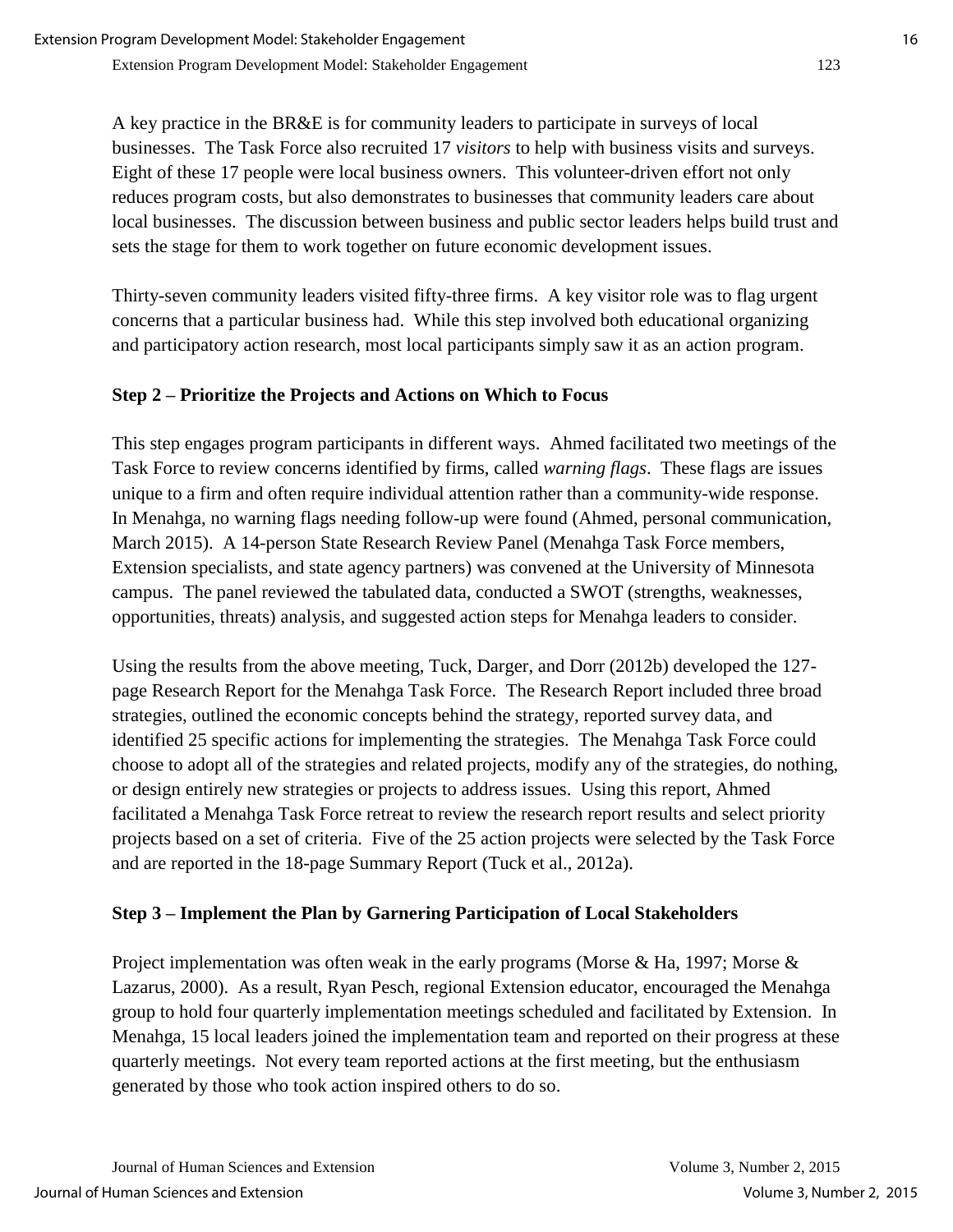Extension Program Development Model: Stakeholder Engagement 124

A number of projects were successfully implemented by the Menahga group. One project, options for new retail and lodging development, resulted in sixteen new senior housing units that opened in 2013 (Pesch, personal communication, April 2015). A second project, community music nights, started in 2013 and has been held for two years during summer months. A third project, business networking through the Civic and Commerce Club, resulted in monthly breakfasts for the past two years. A fourth project, local career fair, was held for high school youth to showcase local employment and training options. The Menahga School Superintendent reported, "During the first year of the fair, 35 businesses participated and 100 students and 50 community members and parents attended. During the second year, 40 businesses and 130 students participated" (Longworth, 2014, para. 12). Only the fifth project dealing with business transitions stalled, as a result of changes in the committee.

The above BR&E processes are consistent with tenants of educational organizing (Peters, 2002) and participatory action research (Greenwood et al., 1993) as outlined in Loveridge and Morse (1997). While both Ahmed and Pesch were Extension educators specializing in community economics and covering large geographic areas (University of Minnesota, 2015), they were able to actively engage the local leaders in this participatory action research using educational organization principles specific to this program. Ahmed and Pesch's campus- and state-level networks allowed them to pull in applied research assistance in an effective and timely fashion. As a result of this two-way engagement, the group is now self-sustaining and still moving ahead.

#### **Conclusion**

The context of Extension education is very different today than in 1914 or even in the 1980s. The number and types of stakeholders that Extension organizations work with is ever-expanding and include far more than those directly participating in programs. The external trends influencing who Extension's stakeholders are, as well as how they would like to be engaged around specific topics, include changes in communication technology, rising educational levels, increasing impacts of an integrated global economy on rural economies, growth in ethnic and racial diversity, increased urbanization, and shifts in the ways that people volunteer. Changes at LGUs are also influencing the way that Extension programs are implemented, such as the change in the role of state specialists who are in academic departments, higher scholarship expectations of Extension educators, and regionalization and specialization of Extension field educators.

Each of the above trends impacts Extension's ability to deliver high quality programs, which are essential to strong participation in educational activities and strong public financial support from other stakeholders. To learn about and effectively use the new tools in needs assessment, program development, and program implementation research and evaluation requires considerable investments by Extension. It might also require some fundamental shifts in its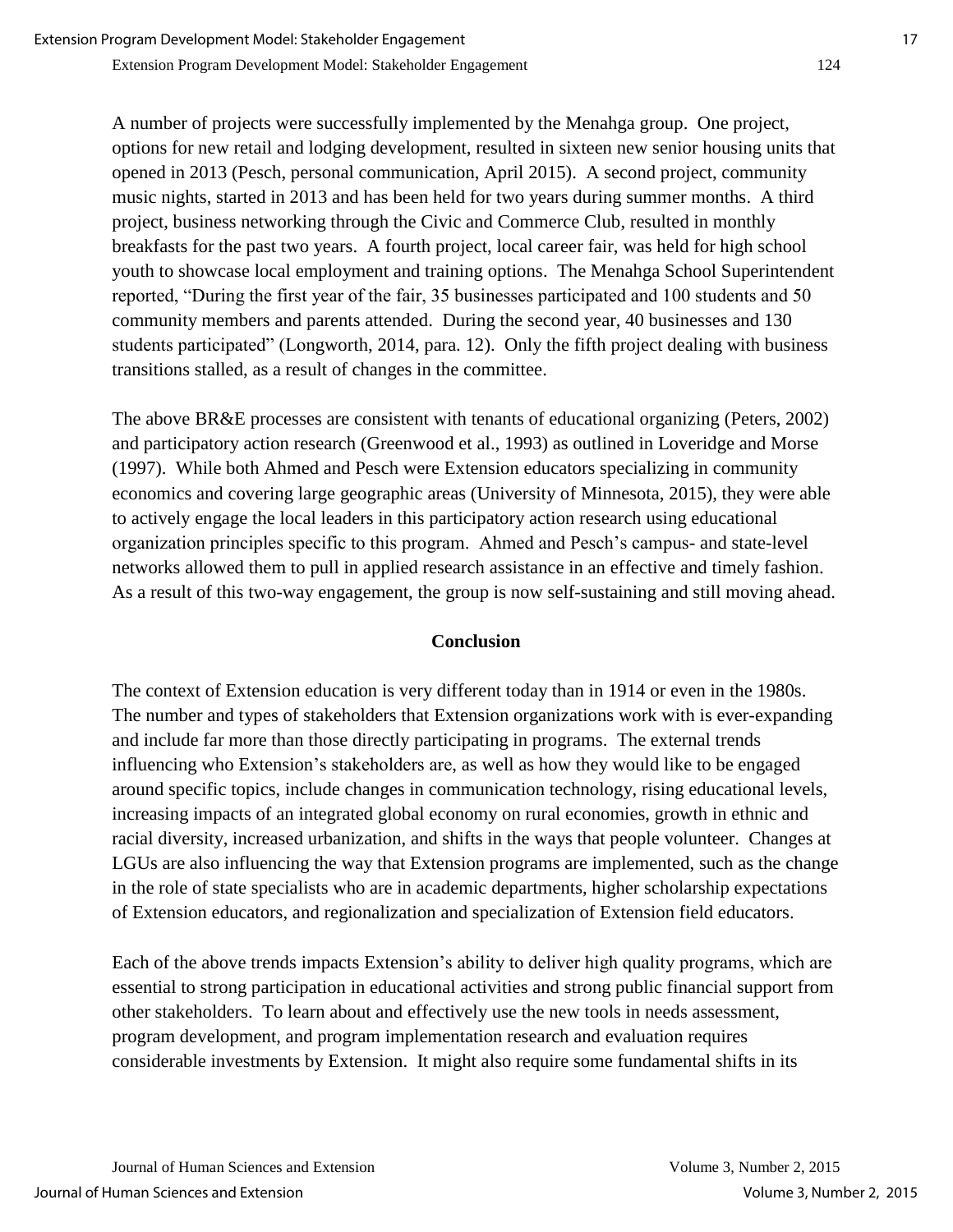delivery system towards more regionalization and specialization in order to make it feasible for staff and to capture economies of scale.

The two case studies highlighted in this article illustrate how Extension has adapted to the changing context of stakeholder involvement. The New Hampshire Community Profiles Visioning case demonstrates that the way stakeholders want to engage in community development programs has changed over time and that Extension had to be attuned to these changes to sustain participation in the program. The Minnesota Business Retention and Expansion Program case demonstrates how diverse stakeholders, including program nonparticipants, can influence efforts to engage a broader audience. This case also examines how changes on campus impact the role of field staff in a program that requires high levels of community engagement to be successful.

As demonstrated by the case studies, projects were successful when adaptations were made to engage more and diverse stakeholders in the wake of changing societal trends and institutionalorganizational structures. Both programs incorporated what is often referred to as *educational organizing*, whereby decisions were made by local leaders rather than by the Extension professionals. This marks a significant transformation from Extension's original role as primarily a disseminator of research-based information. However, both of these programs add research-based concepts and data at appropriate stages for local use, making them a form of participatory action research.

Also key to the success of both programs was the fact that the Extension professionals had a strong reputation and credibility with state and regional leaders in both the private and public sectors. This allowed the Extension professionals to leverage this network to help fund the programs and to serve as resource people. The programs were also led by highly specialized Extension professionals—both state specialists and field/regional specialists—who had particular expertise in community economics. This specialization has been key to ensuring that the programs are research-based, incorporate cutting-edge best practices regarding engagement, and are implemented in a consistent manner from one region to another.

#### **References**

- Ahearn, M., & Parker, T. (2009). *Farm household economics and well-being: Beginning farmers, demographics, and labor allocations*. Washington, DC: Economic Research Service, U.S. Department of Agriculture.
- Ahmed, A., & Morse, G. W. (2010). Opportunities and threats created by Extension field staff specialization. *Journal of Extension, 48*(1), Article 1RIB3*.* Retrieved from http://www.joe.org/joe/2010february/rb3.php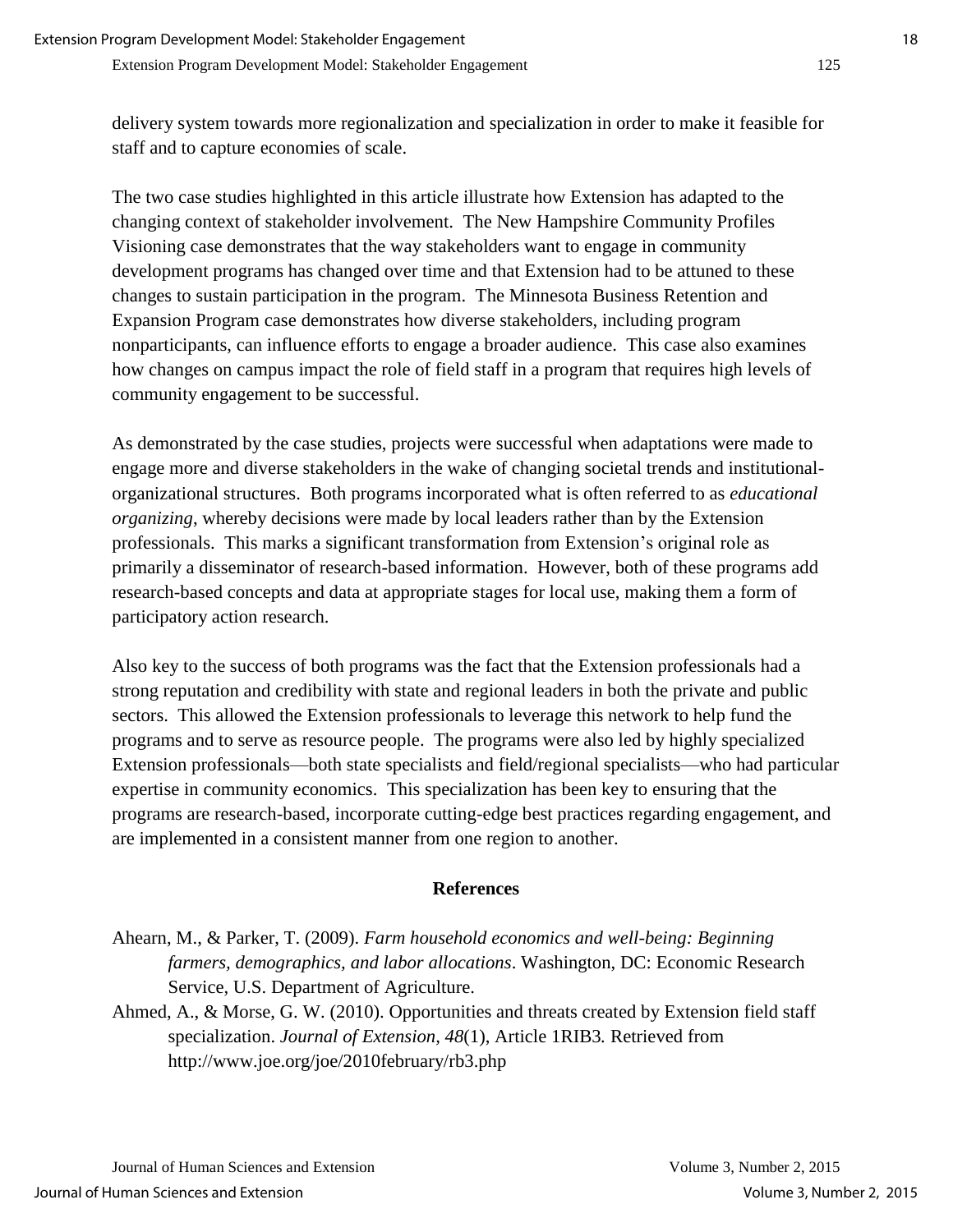- Bowen-Ellzey, N., Romich, E., Civittolo, D., & Davis, G. (2013). Change is inevitable: How field specialist positions can help meet the challenge. *Journal of Extension, 51*(3), Article 3COM1. Retrieved from http://www.joe.org/joe/2013june/comm1.php
- Boyer, E. L. (1990). *Scholarship reconsidered: Priorities of the professoriate.* Princeton, NJ: Princeton University Press.
- Boyles, P. (2014). *Business Retention and Expansion (BR&E): Creating jobs, building community.* Retrieved from http://www.Extension.org/pages/70467/business-retentionand-expansion-bre:-creating-jobs-building-community#.VQgupo7F\_f1
- Byrne, J. V. (2006). *Public higher education reform five years after the Kellogg Commission on the Future of State and Land-Grant Universities*. Retrieved from http://files.eric.ed.gov/fulltext/ED519711.pdf
- Clause, M. H., Koundinya, V. S. C., Glenn, S., & Payne, J. M. (2012). Regionalization of the Iowa State University Extension System: Lessons learned by key administrators. *International Journal of Agricultural Management and Development, 2*(1), 33–40.
- Culp, K., III, McKee, R. K., & Nestor, P. (2005). Demographic differences of 4-H volunteers, agents, and state volunteerism specialists: Implications for volunteer administration. *Journal of Extension*, *43*(4), Article 4FEA2. Retrieved from http://www.joe.org/joe/2005august/a2.php 13
- Cunningham, J. V. (1972). Citizen participation in public affairs. *Public Administration Review, 32*(October), 589–602.
- Darger, M. (2014). Capturing the ripples from community-driven Business Retention and Expansion programs. *Journal of Extension, 52*(2), Article 2TOT6. Retrieved from http://www.joe.org/joe/2014april/tt6.php
- Fernandez-Cornejo, J. (2007). Off-farm income, technology adoption, and farm economic performance. *Economic Research Report, 36*. Washington, DC: U.S. Department of Agriculture. Retrieved from http://www.ers.usda.gov/publications/err-economicresearch-report/err36.aspx
- Franklin, N. E. (2009). The need is now: University engagement in regional economic development. *Journal of Higher Education Outreach and Engagement, 13*(4), 51–73. Retrieved from http://openjournals.libs.uga.edu/index.php/jheoe/article/view/8
- Franz, N. (2009). A holistic model of engaged scholarship: Telling the story across higher education's missions. *Journal of Higher Education Outreach and Engagement, 13*(4), 31–43. Retrieved from http://openjournals.libs.uga.edu/index.php/jheoe/article/view/7
- Franz, N. (2011). Advancing the public value movement: Sustaining Extension during tough times. *Journal of Extension*, *49*(2), Article 2COM2. Retrieved from http://www.joe.org/joe/2011april/comm2.php
- Franz, N., Arnold, M., & Baughman, S. (2014). The role of evaluation in determining the public value of Extension. *Journal of Extension*, *52*(4), Article 4COM3. Retrieved from http://www.joe.org/joe/2014august/comm3.php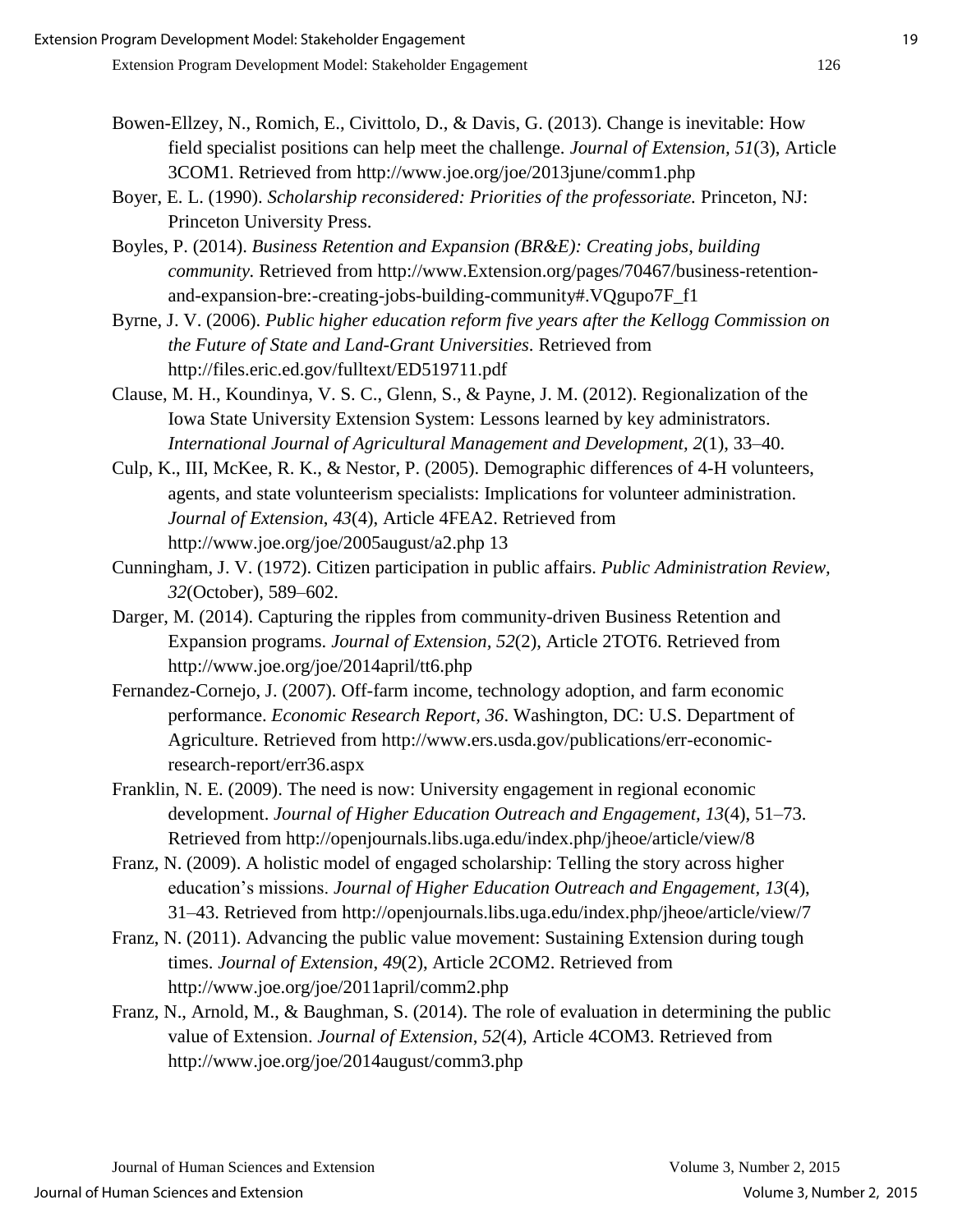- Franz, N., Garst, B. A., & Gagnon, R. J. (2015). The Cooperative Extension Program Development Model: Adapting to a changing context. *Journal of Human Sciences and Extension*, *3*(2), 3–12.
- French, C. A., & Lord-Fonseca, F. (2008). *Ten years of community profiles in New Hampshire.* Durham, NH: University of New Hampshire Cooperative Extension. Retrieved from http://Extension.unh.edu/resources/files/Resource001138\_Rep1427.pdf
- French, C. A., Williams, J. E., Tang, J., Abrams, E., Townson, L., Sabin, M., … Wake, C. P. (2013). The University of New Hampshire Engaged Scholars Academy: Instilling in faculty principles of effective partnership. *Journal of Public Scholarship in Higher Education, 3,* 19–42. Retrieved from http://jpshe.missouristate.edu/assets/missouricompact/2013-2\_french.pdf
- Gagnon, R. J., Franz, N., Garst, B. A., & Bumpus, M. F. (2015). Factors impacting program delivery: The importance of implementation research in Extension. *Journal of Human Sciences and Extension, 3*(2), 68–82.
- Garst, B. A., & McCawley, P. F. (2015). Solving problems, ensuring relevance, and facilitating change: The evolution of needs assessment within Cooperative Extension. *Journal of Human Sciences and Extension, 3*(2), 26–47.
- Gilbert, J. (2011). The Millennials: A new generation of employees, a new set of engagement policies. *Ivey Business Journal*, *75*(5), 26–29. Retrieved from http://iveybusinessjournal.com/publication/the-millennials-a-new-generation-ofemployees-a-new-set-of-engagement-policies/
- Green, G. P., & Haines, A. (2012). *Asset building & community development* (3<sup>rd</sup> ed.). Thousand Oaks, CA: Sage Publications.
- Greenwood, D. J., Whyte, W. F., & Harkavy, I. (1993). Participatory action research as a process and as a goal. *Human Relations, 46*(2), 175–192. doi:10.1177/001872679304600203
- Gregg, J. A. (2002). *Use of information technology by county Extension agents of the Florida Cooperative Extension Service* (Unpublished doctoral dissertation). University of Florida, Gainesville, FL.
- Haskell, J. E., & Morse, G. W. (2015a). *Extension helps organizations understand public value.*  Orono, ME: University of Maine Cooperative Extension. Retrieved from http://umaine.edu/ext-community/public-value/
- Haskell, J. E., & Morse, G. W. (2015b). What is your library worth? Extension uses public value workshops in communities. *Journal of Extension, 53*(2), Article 2FEA1. Retrieved from http://www.joe.org/joe/2015april/a1.php
- Hertz, T. (2011). Rural labor and education: Farm labor. *Briefing Rooms.* Washington, DC: Economic Research Service, U.S. Department of Agriculture. Retrieved from http://webarchives.cdlib.org/sw1rf5mh0k/http://www.ers.usda.gov/Briefing/LaborAndEd ucation/farmlabor.htm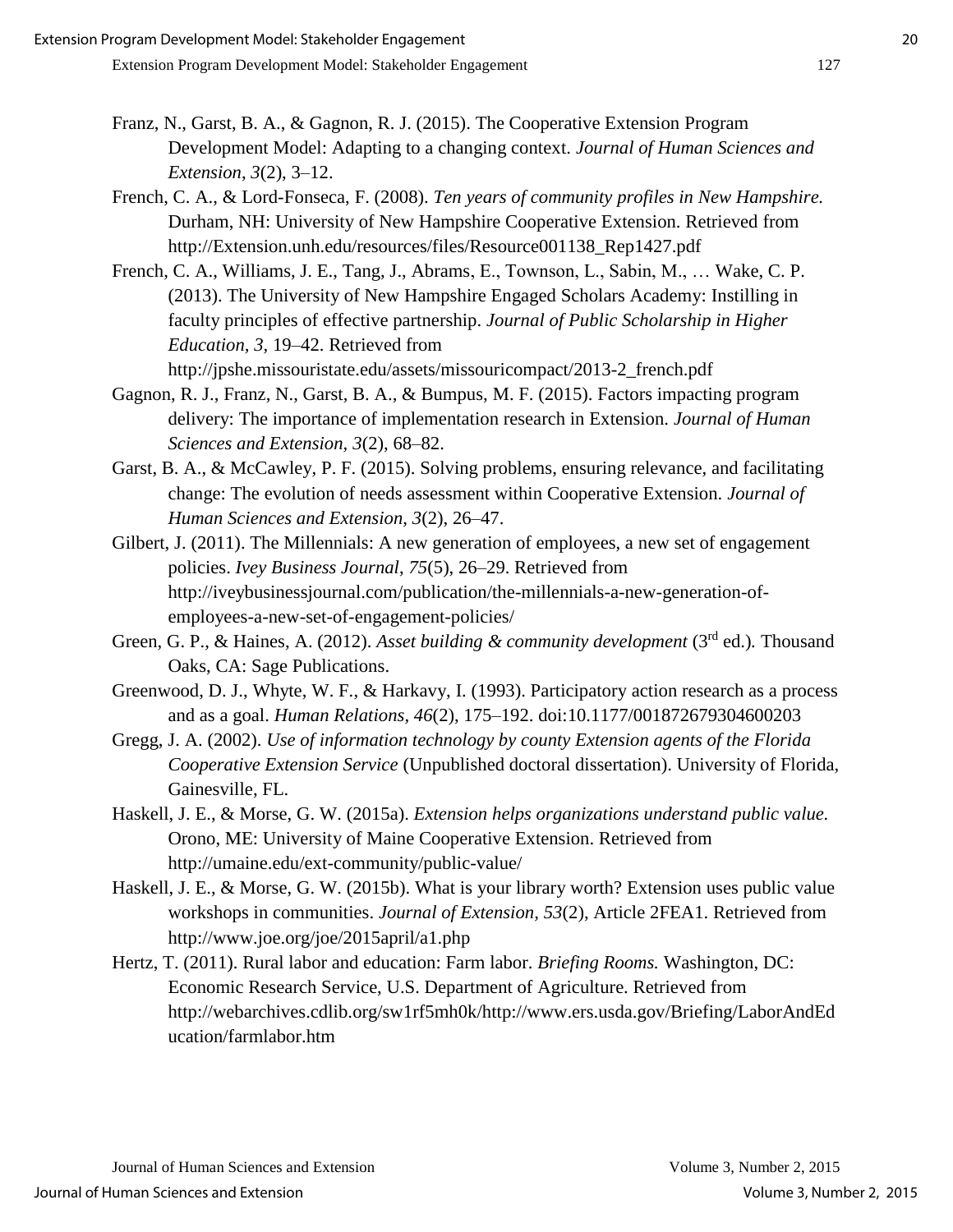- Jackson, B., Hubbard, B., Habecker, M., Kroenke, M., Reichenbach, M., Simon-Brown, V., & Traaholt, S. (2004). Association of Natural Resource Extension Professionals membership survey: Results and implications. *Journal of Extension, 42*(6), Article 6RIB1. Retrieved from http://www.joe.org/joe/2004december/rb1.php
- Jacobsen, L. A., Kent, M., Lee, M., & Mather, M. (2011). America's aging population. *Population Bulletin, 66*(1). Retrieved from http://www.prb.org/pdf11/aging-inamerica.pdf
- Joint Task Force. (2006). *Joint Task Force on Managing a Changing Portfolio: Final report*. Washington, DC: U.S. Department of Agriculture. Retrieved from http://192.73.224.129/qlinks/pdfs/portfolio\_report.pdf
- Kalambokidis, L. (2004). Identifying the public value in Extension programs. *Journal of Extension*, *42*(2), Article 2FEA1. Retrieved from http://www.joe.org/joe/2004april/a1.php
- Kalambokidis, L. (2011). Spreading the word about Extension's public value. *Journal of Extension, 49*(2), Article 2FEA1. Retrieved from http://www.joe.org/joe/2011april/a1.php
- Kellogg Commission on the Future of State and Land-Grant Universities. (1999). *Returning to our roots: The engaged institution*. New York, NY: National Association of State Universities and Land-Grant Colleges. Retrieved from

http://www.aplu.org/library/returning-to-our-roots-the-engaged-institution/file

- Kelsey, K. D. (2002). What is old is new again: Cooperative Extension's role in democracy building through civic engagement. *Journal of Extension*, *40*(4), Article 4COM1. Retrieved from http://www.joe.org/joe/2002august/comm1.php
- Kotkin, J. (2010). *The next hundred million: America in 2050*. New York, NY: Penguin Press.
- Kremer, F. M. (2012). *A case study of Ohio State University Extension's 2009 organizational restructuring: Perceptions from area leaders and regional directors.* Columbus, OH: The Ohio State University. Retrieved from http://Extension.usu.edu/visioning/files/uploads/Ohio\_Ext\_restructuring\_research\_summ ary\_2012.pdf
- Ladd, E. C. (1998). Bowling with Tocqueville: Civic engagement and social capital. *American Enterprise Institute for Public Policy and Research. Bradley Lecture*, *15*.
- Langellotto, G. A., Moen, D., Straub, T., & Dorn, S. (2015). The first nationally unifying mission statement and program standards for Extension Master Gardener programs at Land-Grant Universities. *Journal of Extension, 53*(1), Article 1IAW1. Retrieved from http://www.joe.org/joe/2015february/iw1.php
- Longworth, N. (2014, September 24). Menahga receives Business Retention award. *Park Rapids Enterprise.* Retrieved from http://www.parkrapidsenterprise.com/content/menahgareceives-business-retention-award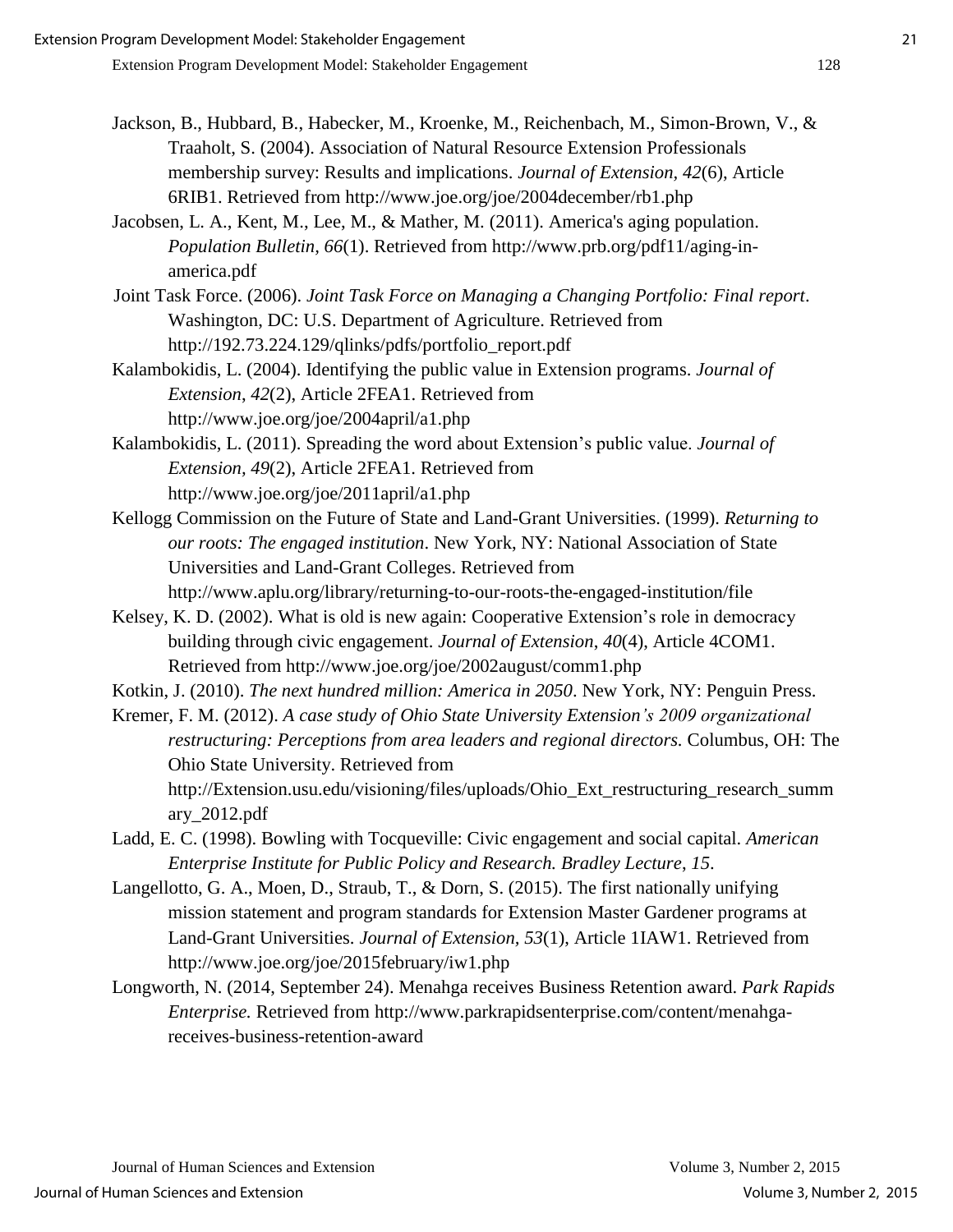- Loveridge, S., & Morse, G. W. (1997). *Implementing local Business Retention and Expansion visitation programs, 72*. University Park, PA: Northeast Regional Center for Rural Development.
- McGrath, D. M. (2006). The scholarship of application. *Journal of Extension, 44*(2), Article 2FEA8. Retrieved from http://www.joe.org/joe/2006april/a8.php

McDowell, G. R. (2001). *Land-Grant Universities and Extension into the 21st Century*: *Renegotiating or abandoning a social contract.* Ames, IA: Iowa State University Press.

Morse, G. W. (Ed.). (1990). *The retention and expansion of existing businesses: Theory and practice in business visitation programs.* Ames, IA: Iowa State University Press.

Morse, G. W. (Ed.). (2009). *The Minnesota response: Cooperative Extension's money and mission crisis*. Bloomington, IN: *i*Universe. Retrieved from http://www.apec.umn.edu/people/EmeritiFacultyDirectory/GeorgeMorse/index.htm

Morse, G. W. (2011). Regionalization with or without specialization: A call for a national research agenda. *Journal of Extension*, *49*(2), Article 2COM1. Retrieved from http://www.joe.org/joe/2011april/comm1.php

Morse, G. W., & Ha, I. (1997). How successful are Business Retention and Expansion implementation efforts. *Economic Development Review, 15*(1), 8–13.

Morse, G. W., & Lazarus, W. F. (2000). Failures lead to success in dairy Business Retention and Enhancement programs. In P. V. Schaeffer & S. Loveridge (Eds.), *Small town and rural economic development: A case studies approach* (pp. 81–88)*.* Westport, CT: Praeger.

- National Institute of Food and Agriculture. (n.d.). *Cooperative Extension history*. Retrieved from http://nifa.usda.gov/cooperative-extension-history
- Olson, K. D., Skuza, J. A., & Blinn, C. R. (2007). Extension educators' views of scholarship and performance evaluation criteria. *Journal of Extension, 45*(4), Article 4RIB1. Retrieved from http://www.joe.org/joe/2007august/rb1.php
- Peel, D., Doye, D., & Ahearn, M. (2013). Drivers of agricultural transition*. Choices, 28*(2), 1–6. Retrieved from

http://ageconsearch.umn.edu/bitstream/154988/2/cmsarticle\_304DriversofAg.pdf

- Penn State Extension. (2011). *Penn State Extension restructuring model.* Retrieved from http://agsci.psu.edu/ag-futures/extension-restructuring-proposal
- Peters, S. J. (2002). Rousing the people on the land: The roots of the educational organizing tradition in Extension work. *Journal of Extension*, *40*(3), Article 3FEA1. Retrieved from http://www.joe.org/joe/2002june/a1.html

Pike, J. E. (2012). *Building a stronger future for UNHCE – UNHCE re-Extension final report: Reinvent, reconnect and reinvigorate.* Durham, NH: University of New Hampshire Cooperative Extension. Retrieved from https://Extension.unh.edu/resources/files/Resource002352\_Rep3447.pdf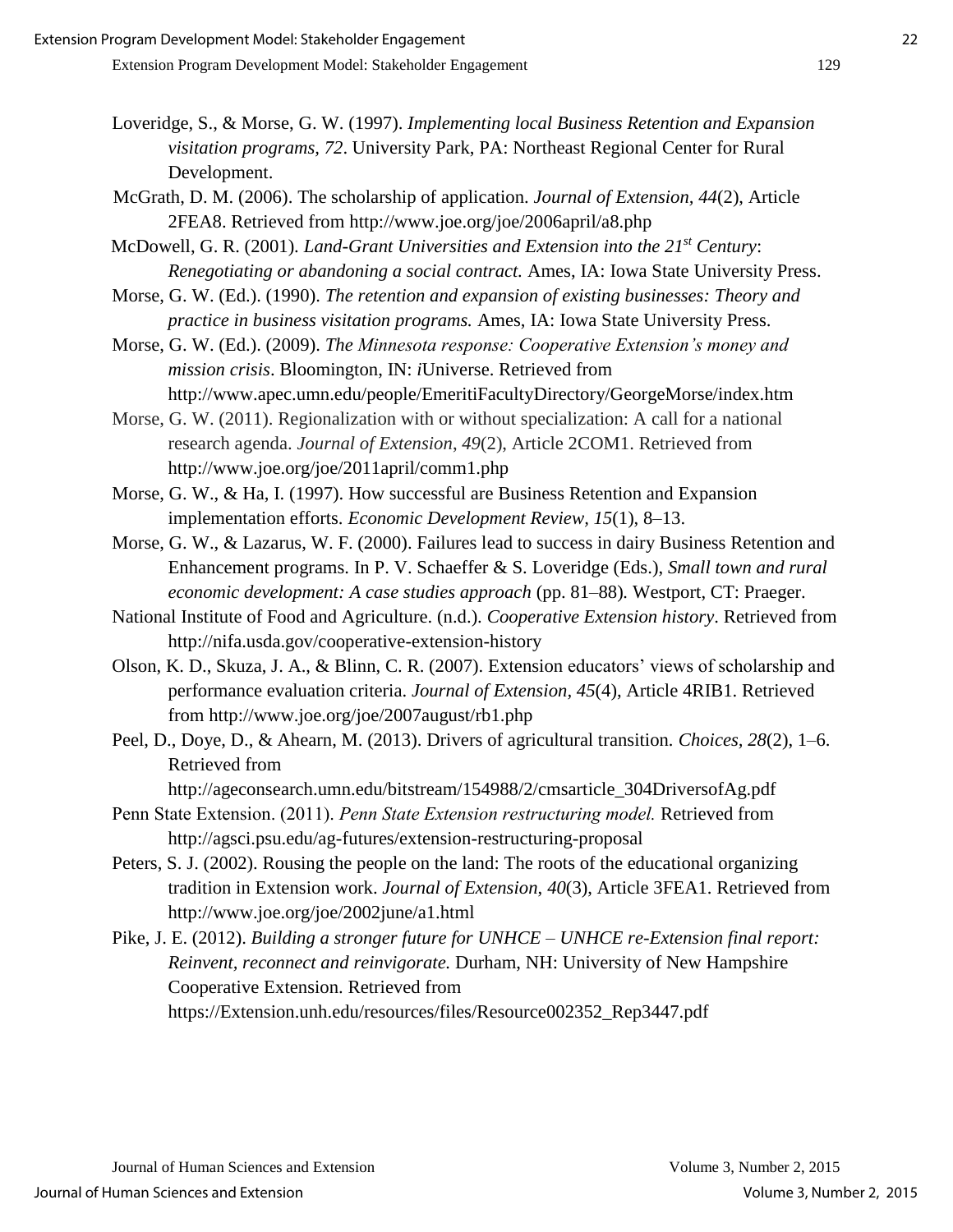- Porr, C. A. S., Broyles, T. W., Pleasant, R. S., Smith, C. E., Brooks, R. M., & Splan, R. K. (2014). Current methods of program delivery by Virginia Cooperative Extension agents fail to meet stakeholder needs. *Journal of Modern Education Review, 4*(1), 1–11. doi:10.15341/jmer(2155-7993)/01.04.2014/001
- Putnam, R. D. (1995). Bowling alone: America's declining social capital. *Journal of Democracy*, *6*(1), 65–78. doi:10.1353/jod.1995.0002
- Rasmussen, W. D. (1989). *Taking the university to the people: Seventy-five years of Cooperative Extension.* Ames, IA: Iowa State University Press.
- Rogers, E. M. (1995). *Diffusion of innovations* (4<sup>th</sup> ed.). New York, NY: Free Press.

SDSU Extension. (2011). *Stewards of progress.* Brookings, SD: College of Agriculture & Biological Sciences, South Dakota State University. Retrieved from https://www.sdstate.edu/abs/iGrow/upload/Stewards-of-Progress.pdf

- Sears, D. W., & Reid, J. N. (Eds.). (1995). *Rural development strategies*. Chicago, IL: Nelson-Hall.
- Seevers, B., & Graham, D. (2012). *Education through Cooperative Extension* (3<sup>rd</sup> ed.). Fayetteville, AR: University of Arkansas.
- Seevers, B., Graham, D., Gamon, J., & Conklin, N. (1997). *Education through Cooperative Extension*. Boston, MA: Delmar.
- Shaw, S., & Fairhurst, D. (2008). Engaging a new generation of graduates. *Education + Training*, *50*(5), 366–378. doi:10.1108/00400910810889057
- Singletary, L., Smith, M., Hill, G., Daniels, S., Smutko, S., Ayres, J., & Haaland, K. (2007). Strengthening Extension's capacity to conduct public issues education programs: Results of a national needs assessment. *Journal of Extension*, *45*(3), Article 3FEA1. Retrieved from http://www.joe.org/joe/2007june/a1.php
- Thomas, G., & Pring, R. (Eds.). (2004). *Evidence-based practice in education*. New York, NY: Open University Press.
- Tuck, B., Darger, M., & Ahmed, A. (2012a). *Menahga Business Retention and Expansion strategies program: Summary report.* Minneapolis, MN: University of Minnesota Extension. Retrieved from http://www.extension.umn.edu/community/businessretention/reports-surveys/docs/menahga-summary-report.pdf
- Tuck, B., Darger, M., & Dorr, N. (2012b). *Menahga Business Retention and Expansion strategies program: Research report.* Minneapolis, MN: University of Minnesota Extension.
- Umali-Deininger, D. (1997). Public and private agricultural Extension: Partners or rivals? *The World Bank Research Observer*, *12*(2), 203–224. doi:10.1093/wbro/12.2.203
- University of Minnesota Extension. (2015). *Community economics team.* Minneapolis, MN: University of Minnesota Extension. Retrieved from http://www.Extension.umn.edu/community/about/community-economics/